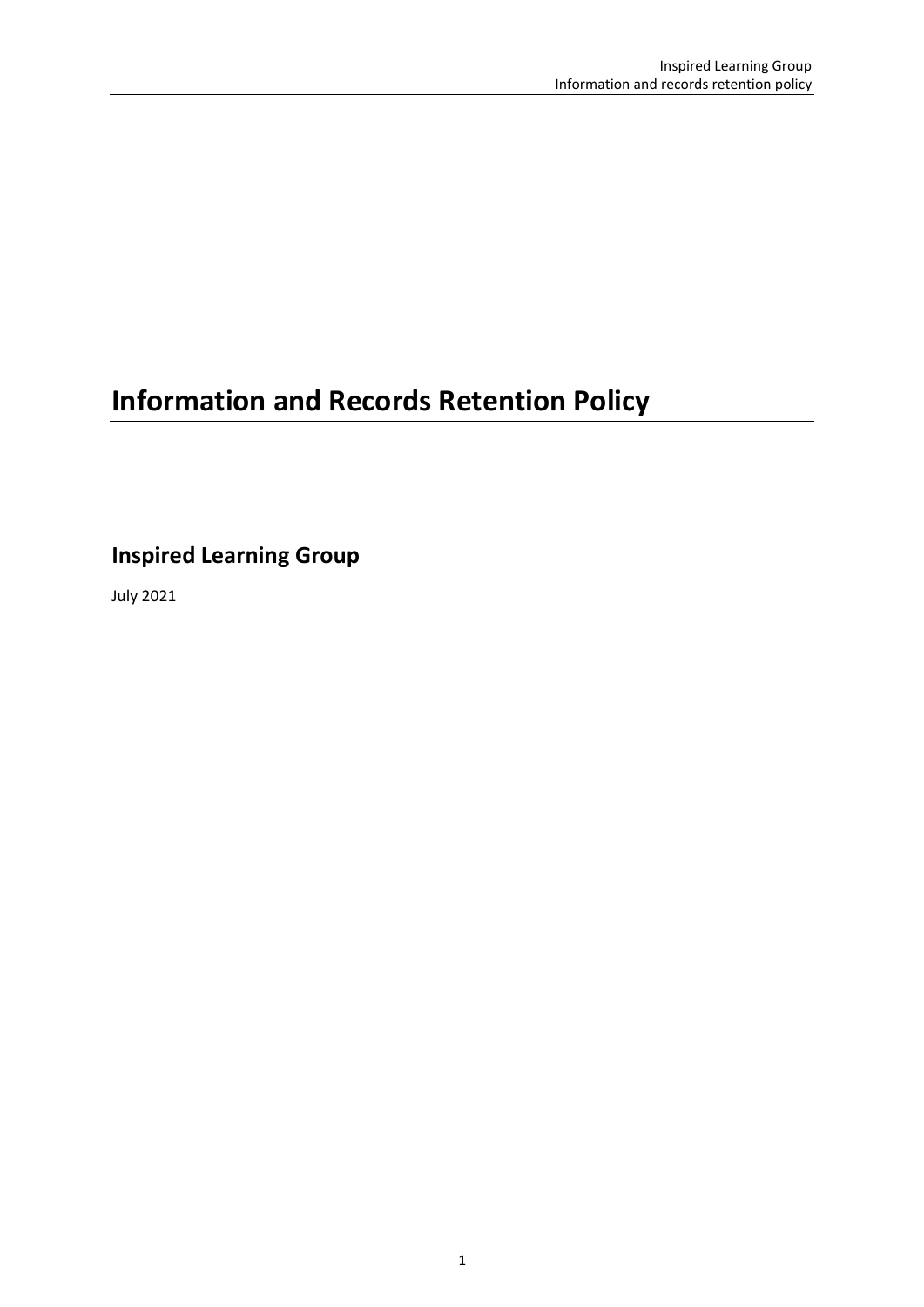# **Contents**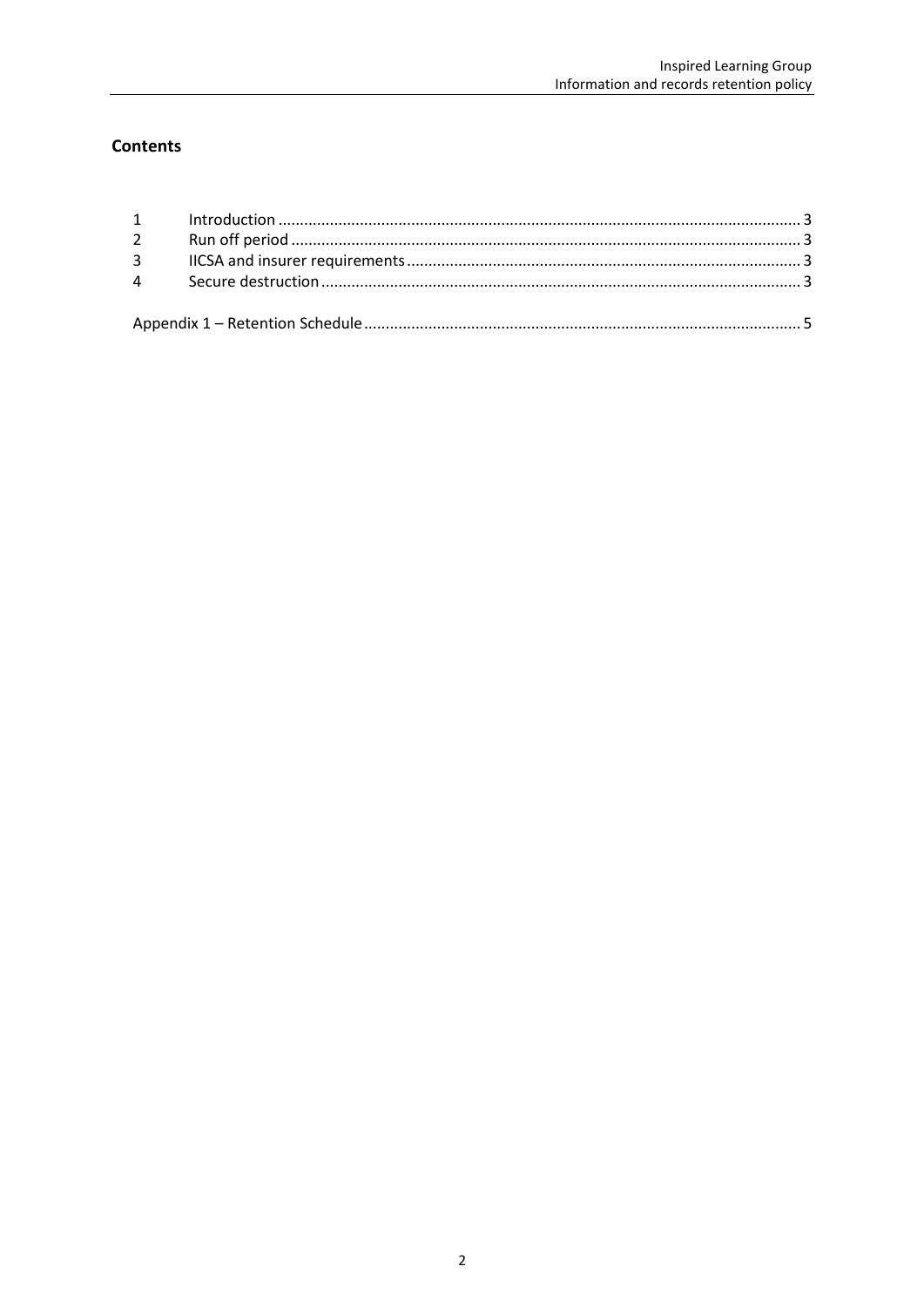# **Introduction**

- 1 This policy sets out a structured approach to reviewing and destroying records in relation to Inspired Learning Group (ILG). For the purposes of this policy, all ILG Schools and Nurseries are included.
- 2 The retention period for each type of record is shown in the table below. In addition, data protection legislation makes it unlawful to keep the information when it is no longer needed for the purpose for which it is held. This requirement allows discretion and may vary according to the circumstances, but in practice it means that ILG should promptly destroy the record once the retention period in the table below has been reached (subject to the paragraphs below).
- 3 Occasionally there may be special circumstances which mean that a record should be kept for longer, for example, where there is a risk of litigation or a request from an outside body such as the Independent Inquiry into Child Sexual Abuse (IICSA), see below. ILG will refer to its insurance policies and legal advice may be sought in these circumstances.

# **Run off period**

- 4 ILG uses a six month "run off" period to help ensure that a record is not deleted if it needs to be kept for longer. This means that ILG keeps information for six months after the retention period set out in the table has come to an end.
- 5 Emails should be kept according to the retention periods outlined in the table. Routine emails which do not fall into any of the categories in the table can be filed if they need to be retained, or deleted after six months.

# **The Independent Inquiry into Child Sexual Abuse (IICSA) and insurer requirements**

- 6 IICSA has issued retention instructions to a range of institutions regarding records relating to the care of children. Although ILG itself has not received such an instruction, in light of this and the wider safeguarding context, ILG has decided to temporarily cease the routine destruction of those records which might be relevant in case they are requested by IICSA or made subject to a disclosure order. This will be kept under review.
- 7 If requested by ILG's insurers, certain categories of documents may be kept for longer time periods. Please note that ILG is keeping this under review and intends to recommence controlled document destruction at the appropriate time.

# **Secure destruction**

- 8 Personal data will be securely deleted or destroyed at the end of the relevant retention period.
- 9 Each setting is responsible for ensuring that records are held securely whilst in use, and disposed of appropriately. If necessary, advice can be sought from the IT consultant.
- 10 ILG and each setting will ensure that any electronic devices are wiped securely before they are disposed of or recycled. This can be done remotely if required.
- 11 Paper records will be disposed of through secure shredding, either via the setting or using an outside contractor.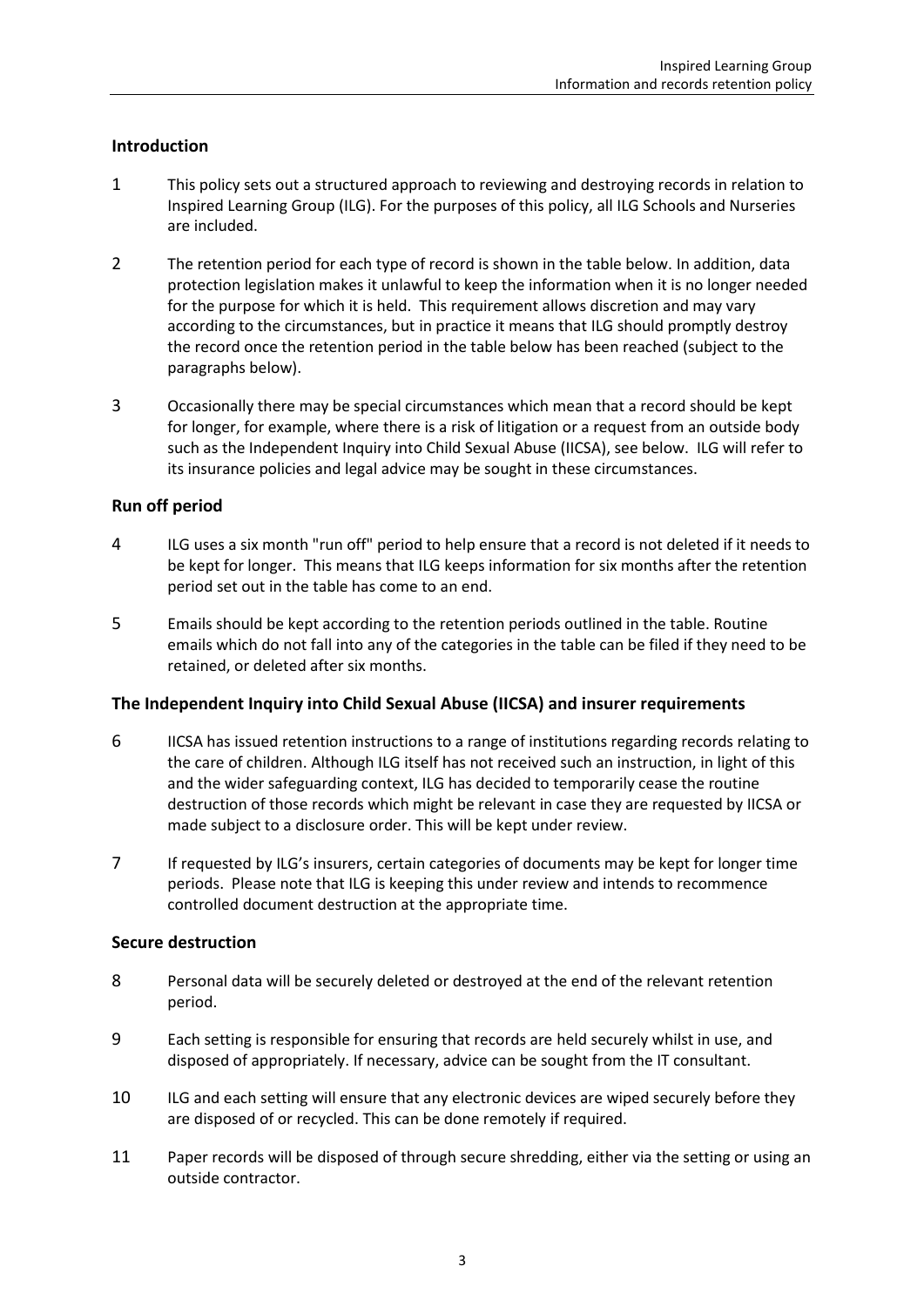- 12 ILG may hire contractors to delete or dispose of personal data, for example, by wiping and disposing of electronic devices or by shredding paper. In these cases, ILG will carry out appropriate due diligence on its contractors to check that they are complying with their obligations and ensure that there is a suitable written agreement in place.
- 13 ILG has measures in place to halt the deletion of information promptly should it need to be retained beyond the normal retention period. For example, if information may be required in relation to a legal claim.
- 14 Staff are allowed to use their personal devices for work so long as such use complies with ILG's requirements as set out in the Employment Manual and/or Staff Code of Conduct and/or Acceptable Use policy.
- 15 ILG uses contractors to process personal data on its behalf (called data processors under data protection law). Examples of the data processors used by ILG currently include SIMS, Famly, Netsuite, IRIS and PS People. Details are included on the relevant Personal Data Inventories. Managers are responsible for ensuring that any personal data held by processors are also securely destroyed.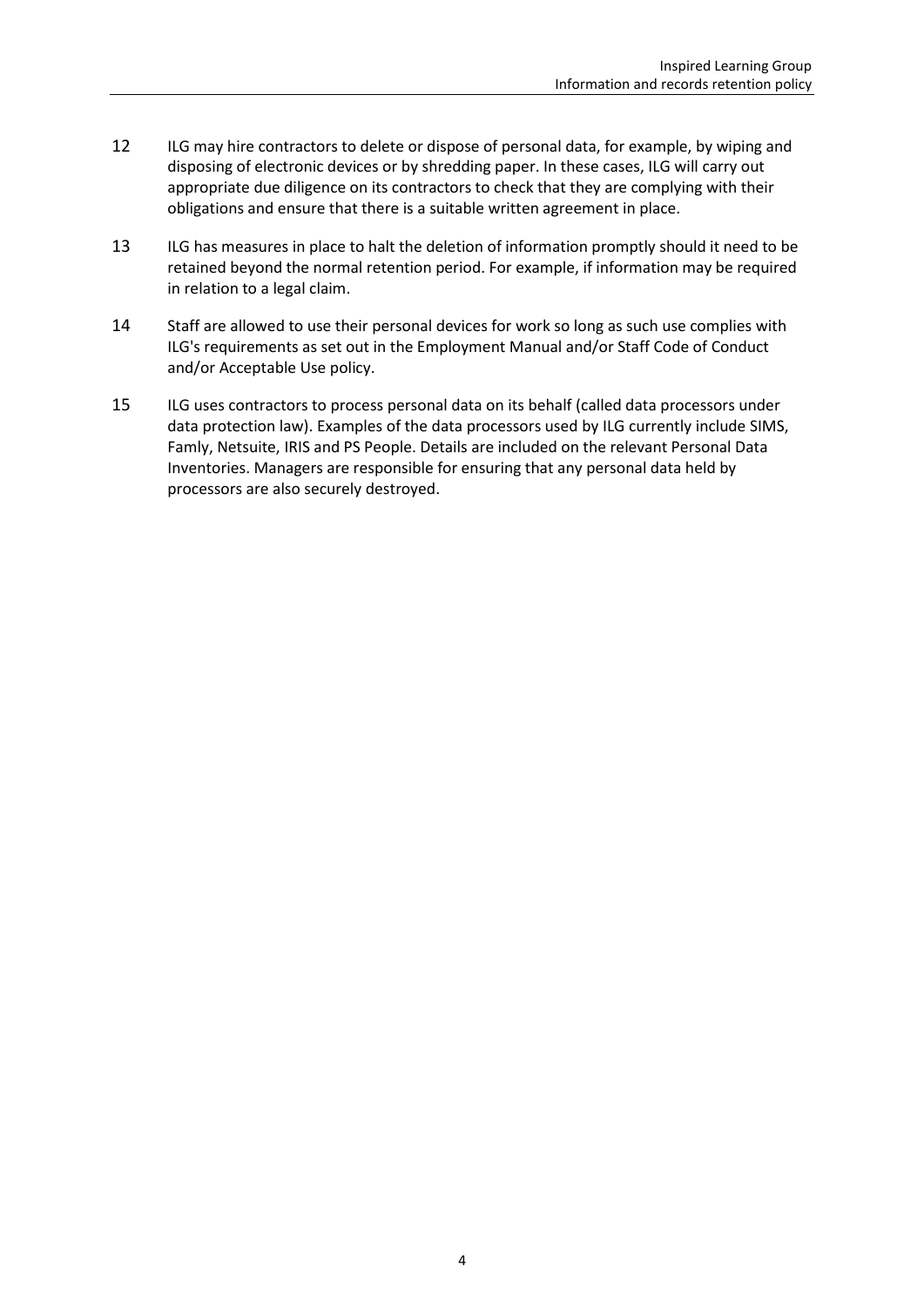|     | Record                                | <b>Retention period</b>                                                               | Action at the end of the retention period                                                                                                                                                                                                                                                                                                                                                                                                                                                                                                                                                                                                                                                                                  | <b>Retention period</b><br>required by law? |
|-----|---------------------------------------|---------------------------------------------------------------------------------------|----------------------------------------------------------------------------------------------------------------------------------------------------------------------------------------------------------------------------------------------------------------------------------------------------------------------------------------------------------------------------------------------------------------------------------------------------------------------------------------------------------------------------------------------------------------------------------------------------------------------------------------------------------------------------------------------------------------------------|---------------------------------------------|
| 1   | <b>Pupils</b>                         |                                                                                       |                                                                                                                                                                                                                                                                                                                                                                                                                                                                                                                                                                                                                                                                                                                            |                                             |
| 1.1 | Admission registers<br>(however held) | Three years from the date of the last entry                                           | Review for further retention in the case of<br>contentious dispute<br>SHRED / DELETE                                                                                                                                                                                                                                                                                                                                                                                                                                                                                                                                                                                                                                       | Yes                                         |
| 1.2 | Child protection records              | DOB of the pupil + 70 years (but consider<br>indefinite retention in light of IICSA). | Review for further retention in the case of<br>contentious dispute<br>SHRED / DELETE<br>Notes:<br>Child protection information must be copied (so<br>that ILG retains the original) and sent under<br>separate cover to the pupil's educational file to the<br>Designated Safeguarding Lead (DSL) at the new<br>setting whilst the child is still under 18. Settings<br>should ensure secure transit and confirmation of<br>receipt should be obtained.<br>Where a child is removed from roll to be educated<br>at home, the file should be sent to the Local<br>Authority (LA), with a copy being retained by ILG.<br>In accordance with the terms of reference of the<br>Independent Inquiry into Child Sexual Abuse all | <b>No</b>                                   |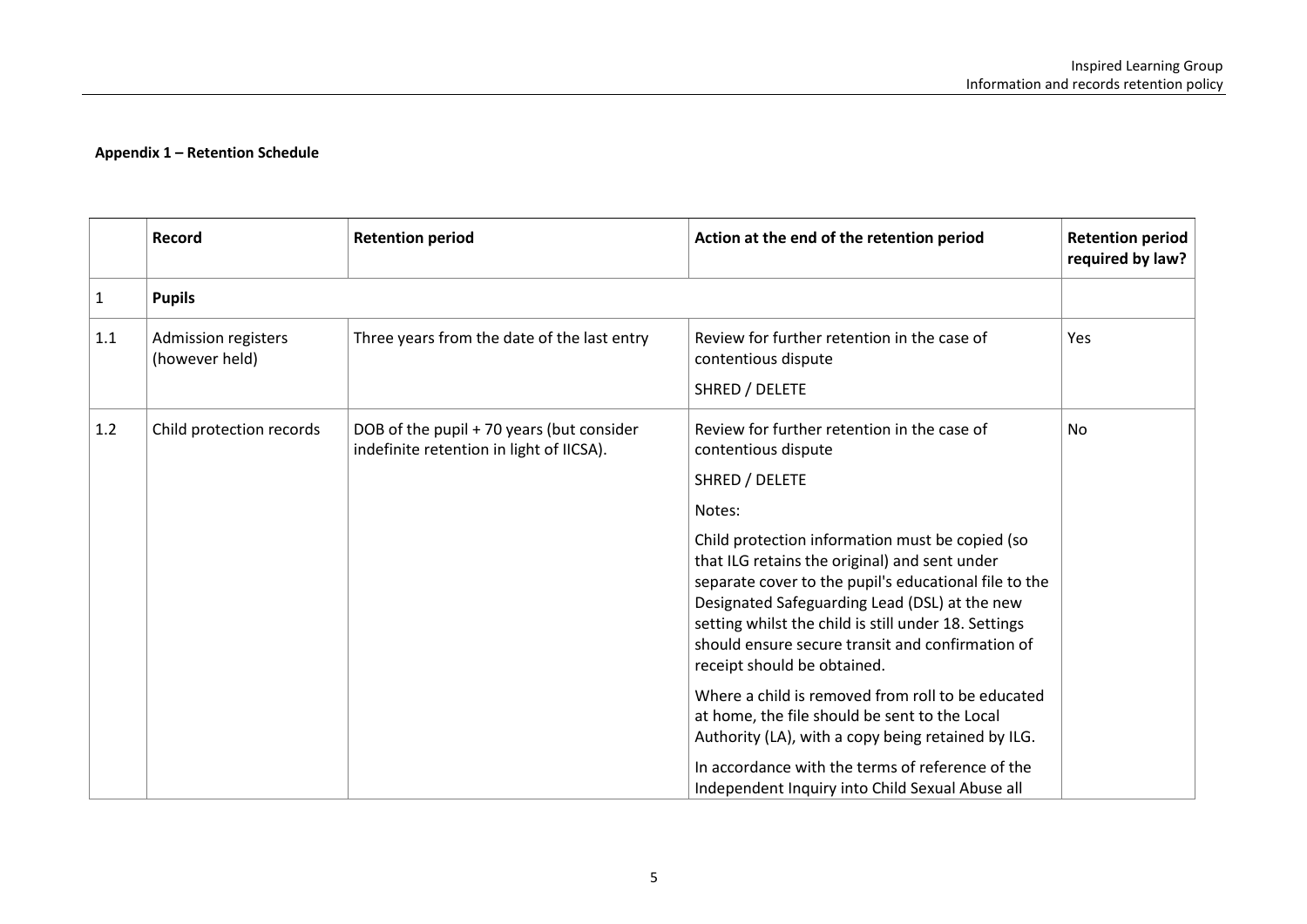|     | Record                                                                                                                       | <b>Retention period</b>                                                                       | Action at the end of the retention period                                                                                                                                                                                                                                                                                                                                                                                                                                            | <b>Retention period</b><br>required by law? |
|-----|------------------------------------------------------------------------------------------------------------------------------|-----------------------------------------------------------------------------------------------|--------------------------------------------------------------------------------------------------------------------------------------------------------------------------------------------------------------------------------------------------------------------------------------------------------------------------------------------------------------------------------------------------------------------------------------------------------------------------------------|---------------------------------------------|
|     |                                                                                                                              |                                                                                               | schools are required to retain information which<br>relates to allegations (substantiated or not) of<br>organisations and individuals who may have been<br>involved in, or have knowledge of child sexual<br>abuse or child sexual exploitation; allegations<br>(substantiated or not) of individuals having engaged<br>in sexual activity with, or having a sexual interest in,<br>children; institutional failures to protect children<br>from sexual abuse or other exploitation. |                                             |
| 1.3 | <b>Biometric information</b><br>(e.g. fingerprints to be<br>used as part of an<br>automated biometric<br>recognition system) | For as long as ILG requires the information for<br>the automated biometric recognition system | This information must not be kept for longer than it $ $ No<br>is needed. The information must be destroyed if<br>the pupil no longer uses the system including when<br>they leave ILG, where the parent or pupil withdraws<br>consent or the pupil objects to its use                                                                                                                                                                                                               |                                             |
| 1.4 | Medical records held by<br><b>ILG</b>                                                                                        | 25 years for pupils aged 18 years, or 24 years<br>for younger pupils                          | Review for further retention in the case of<br>contentious disputes<br>SHRED / DELETE                                                                                                                                                                                                                                                                                                                                                                                                | No                                          |
| 1.5 | Counselling records held<br>by ILG                                                                                           | 25 years for pupils aged 18 years, or 24 years<br>for younger pupils                          | Review for further retention in the case of<br>contentious disputes<br>SHRED / DELETE                                                                                                                                                                                                                                                                                                                                                                                                | <b>No</b>                                   |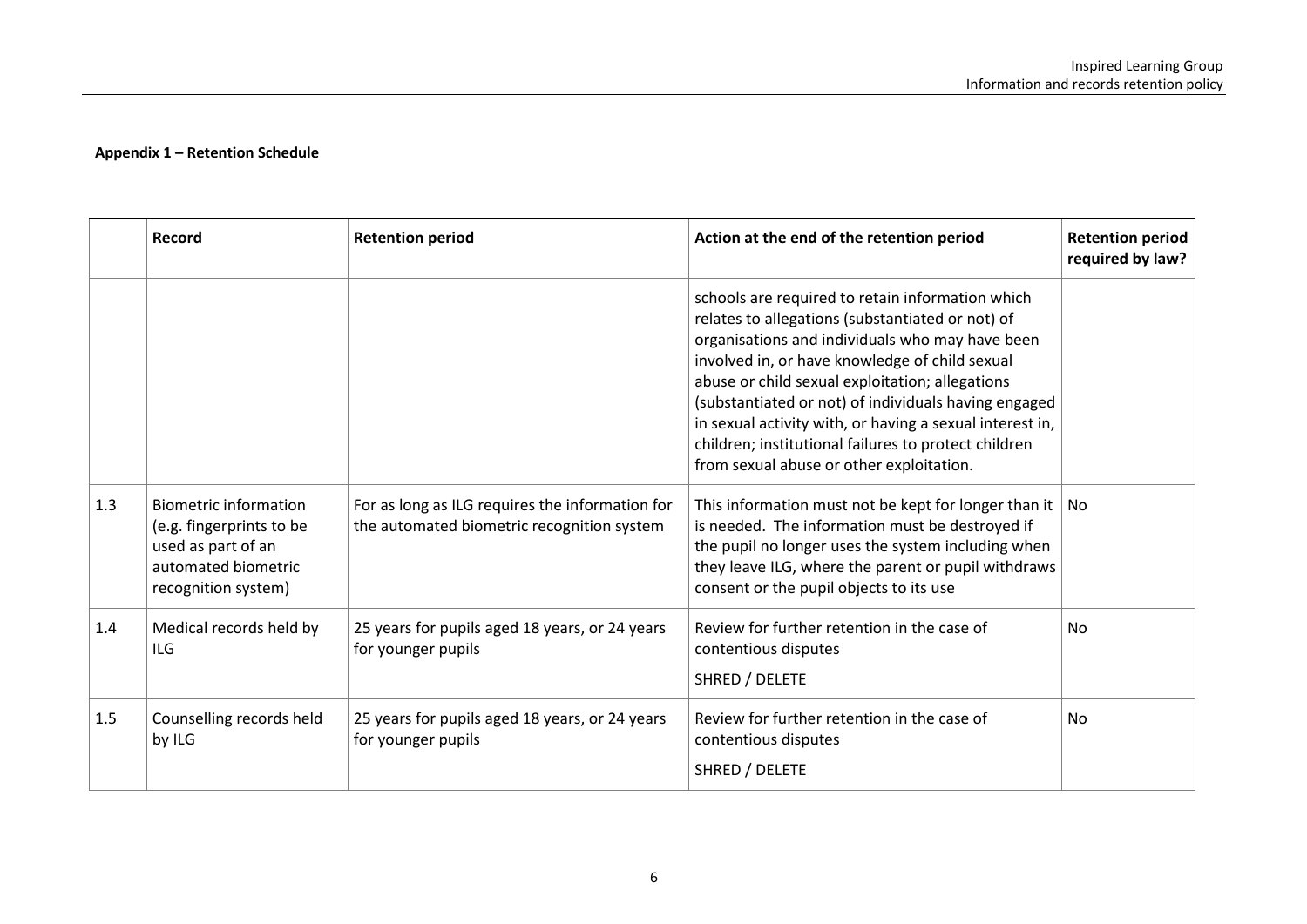|                | Record                                                                      | <b>Retention period</b>                                                       | Action at the end of the retention period                                                                                                                                                           | <b>Retention period</b><br>required by law? |
|----------------|-----------------------------------------------------------------------------|-------------------------------------------------------------------------------|-----------------------------------------------------------------------------------------------------------------------------------------------------------------------------------------------------|---------------------------------------------|
|                |                                                                             |                                                                               |                                                                                                                                                                                                     |                                             |
| $\overline{2}$ | <b>Pupil files</b>                                                          |                                                                               |                                                                                                                                                                                                     |                                             |
| 2.1            | Pupil files (including public<br>examination scripts, marks<br>and results) | 25 years for pupils aged 18 years, or 24 years<br>for younger pupils          | Review for further retention in the case of<br>contentious disputes, for example, parental<br>complaints, disciplinary matters, pupil exclusions,<br>bullying incidents and subject access requests | No.                                         |
|                |                                                                             |                                                                               | SHRED / DELETE                                                                                                                                                                                      |                                             |
|                |                                                                             |                                                                               | Notes:                                                                                                                                                                                              |                                             |
|                |                                                                             |                                                                               | • When reviewing pupil files, ILG should have<br>regard to other applicable sections of this policy                                                                                                 |                                             |
|                |                                                                             |                                                                               | Any examination certificates left unclaimed<br>$\bullet$<br>should be returned to the appropriate<br><b>Examination Board</b>                                                                       |                                             |
|                |                                                                             |                                                                               | If the child moves school then ILG must retain a<br>copy of the file sent to the new school.                                                                                                        |                                             |
| 2.2            | Internal examination                                                        | Scripts:                                                                      | Keep for longer in accordance with the retention                                                                                                                                                    | <b>No</b>                                   |
|                | scripts, marks and results                                                  | Scripts from weekly or monthly tests: Keep<br>until the end of the next term. | periods and guidance set out in row 2.1 above if risk<br>of contentious disputes, for example, parental<br>complaints, disciplinary matters, pupil exclusions,                                      |                                             |
|                |                                                                             | Scripts from termly or yearly tests: Keep until                               |                                                                                                                                                                                                     |                                             |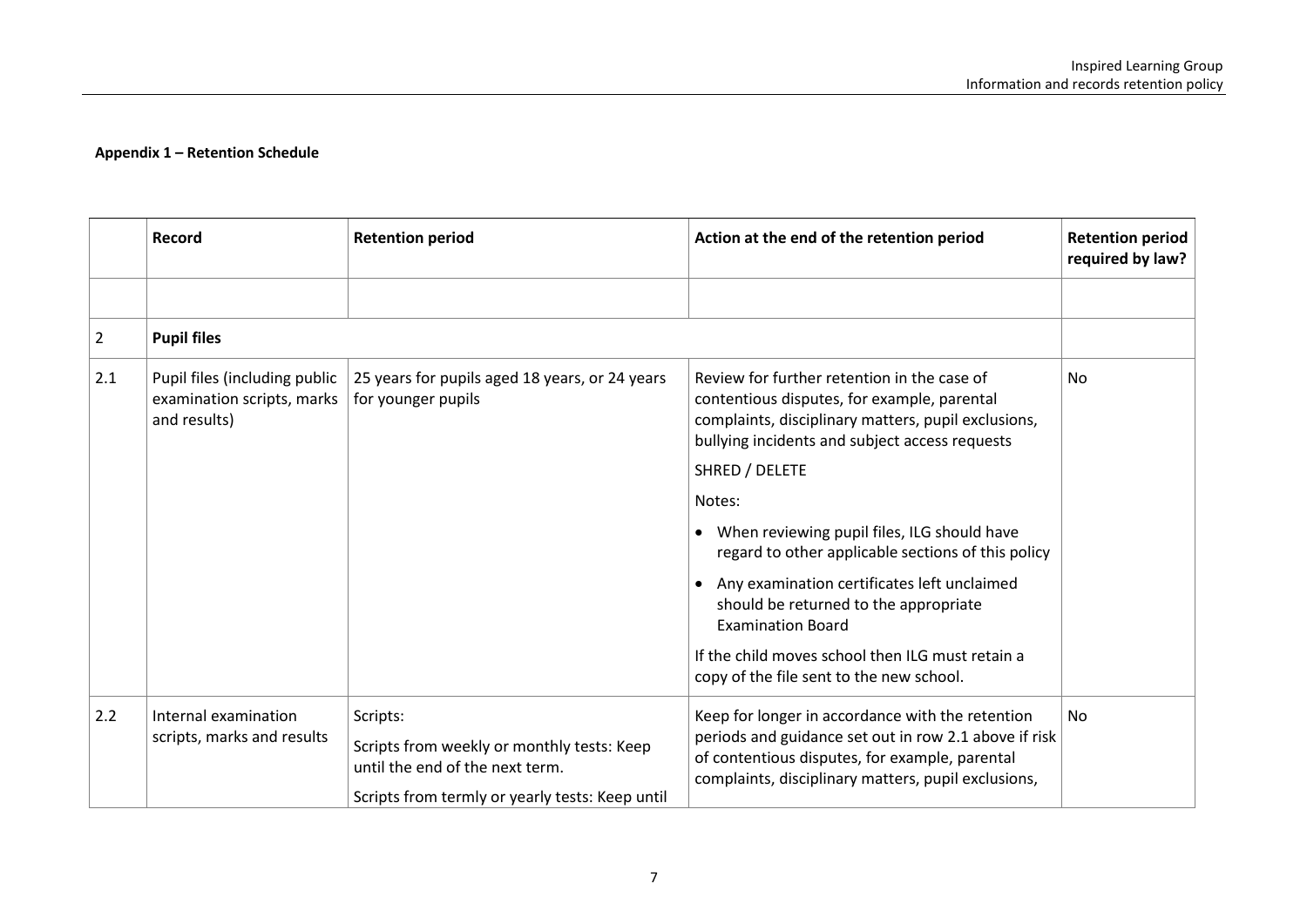|     | Record                                                                                                 | <b>Retention period</b>                                                                                                                                                                                                                                                                                                                                                                                                                                | Action at the end of the retention period                                                                                              | Retention period<br>required by law? |
|-----|--------------------------------------------------------------------------------------------------------|--------------------------------------------------------------------------------------------------------------------------------------------------------------------------------------------------------------------------------------------------------------------------------------------------------------------------------------------------------------------------------------------------------------------------------------------------------|----------------------------------------------------------------------------------------------------------------------------------------|--------------------------------------|
|     |                                                                                                        | the end of the next academic year.<br>Marks and results:<br>If the purpose of the test is to progress the<br>child (either internally or externally) then keep<br>marks and results in accordance with the<br>retention periods and guidance set out in row<br>2.1 above.<br>If the purpose of the test is for general internal<br>assessment of academic performance then<br>keep marks and results for the same period as<br>the scripts themselves. | bullying incidents and subject access requests.                                                                                        |                                      |
| 2.3 | <b>Special Educational Needs</b><br>files, reviews and<br><b>Individual Education Plans</b>            | 25 years for pupils aged 18 years, or 24 years<br>for younger pupils                                                                                                                                                                                                                                                                                                                                                                                   | Review for further retention in the case of<br>contentious disputes<br>SHRED / DELETE                                                  | No                                   |
| 2.4 | <b>Statement of Special</b><br>Education Needs (SEN) and<br><b>Education Healthcare</b><br>(EHC) Plans | 25 years for pupils aged 18 years, or 24 years<br>for younger pupils<br>Consider also whether further retention is<br>appropriate in light of IICSA.                                                                                                                                                                                                                                                                                                   | SHRED / DELETE unless legal action pending<br>The Statement / Plan belongs to the LA which<br>makes and maintains the Statement / Plan | Yes                                  |
| 2.5 | Letters authorising                                                                                    | Three years from the date of the last entry on                                                                                                                                                                                                                                                                                                                                                                                                         | SHRED / DELETE                                                                                                                         | No                                   |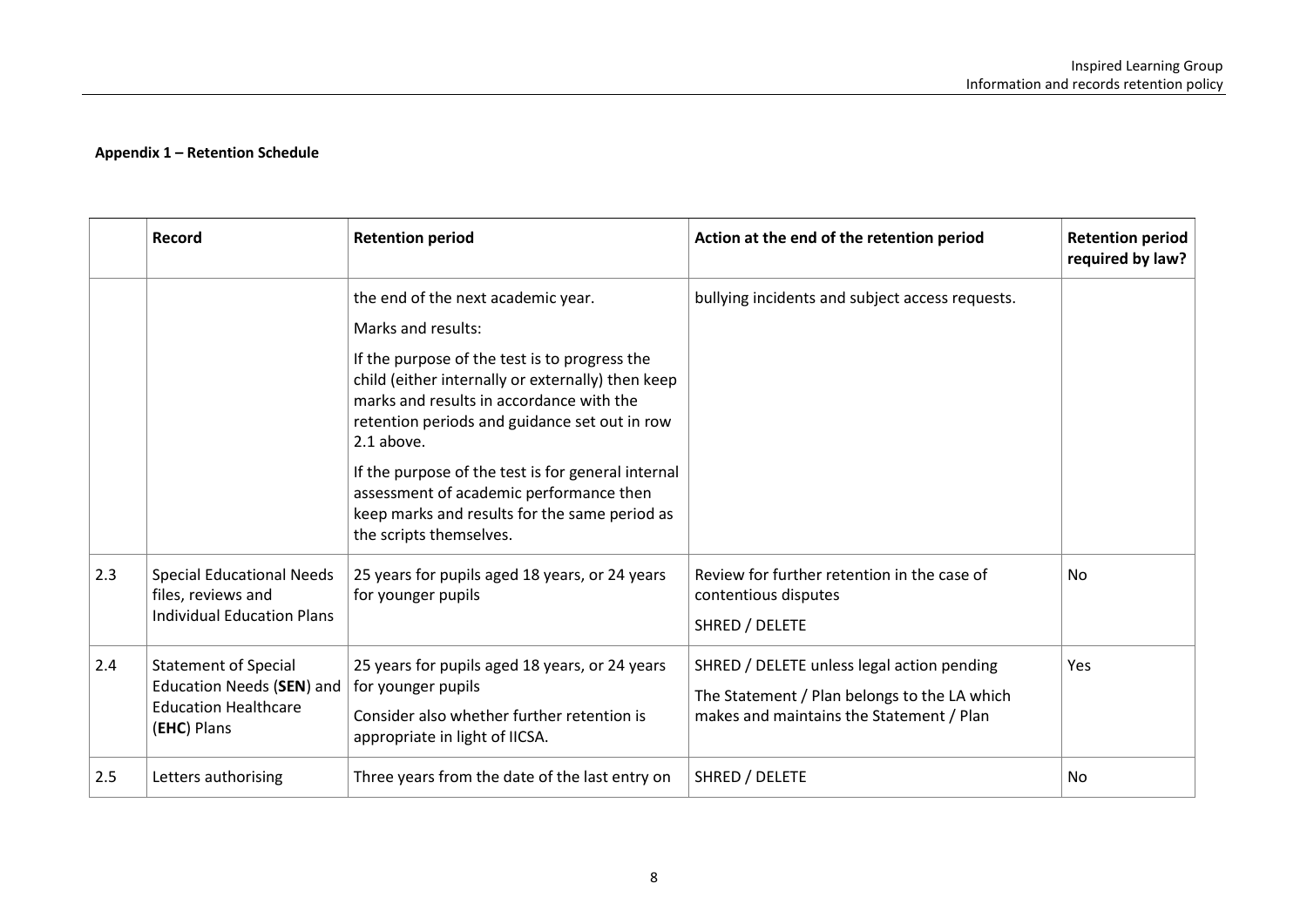|     | Record                                                                                                                                                         | <b>Retention period</b>                                                                                                                                                                                                                                                                                                                     | Action at the end of the retention period                                                           | <b>Retention period</b><br>required by law? |
|-----|----------------------------------------------------------------------------------------------------------------------------------------------------------------|---------------------------------------------------------------------------------------------------------------------------------------------------------------------------------------------------------------------------------------------------------------------------------------------------------------------------------------------|-----------------------------------------------------------------------------------------------------|---------------------------------------------|
|     | absence                                                                                                                                                        | the attendance register                                                                                                                                                                                                                                                                                                                     |                                                                                                     |                                             |
| 2.6 | Documents that are<br>required to be retained for<br>each migrant enrolled<br>under Tier 4 (General)<br>Student or Tier 4 (Child)<br>Student visas             | Through the period of sponsorship and for<br>whichever is the shorter period of either:<br>one year from the date that ILG ends<br>i.<br>sponsorship of the Tier 4 student, or<br>if the Tier 4 student is no longer<br>ii.<br>sponsored, the point at which a Home<br>Office compliance officer has examined<br>and approved the documents | SHRED / DELETE                                                                                      | No                                          |
| 3   | <b>Permissions</b>                                                                                                                                             |                                                                                                                                                                                                                                                                                                                                             |                                                                                                     |                                             |
| 3.1 | Parental permission slips<br>for school trips - where<br>there has been no major<br>incident, accident, injury or<br>near miss involving anyone<br>on the trip | Conclusion of the trip + six years                                                                                                                                                                                                                                                                                                          | Review for further retention in the case of<br>contentious disputes otherwise SHRED / DELETE        | <b>No</b>                                   |
| 3.2 | Parental permission slips<br>for school trips - where<br>there has been a major<br>incident, accident, injury or                                               | For those involved in the incident.<br>25 years for pupils aged 18 years, or 24 years<br>for younger pupils                                                                                                                                                                                                                                 | Review for further retention in the case of<br>relevance to contentious disputes.<br>SHRED / DELETE | No                                          |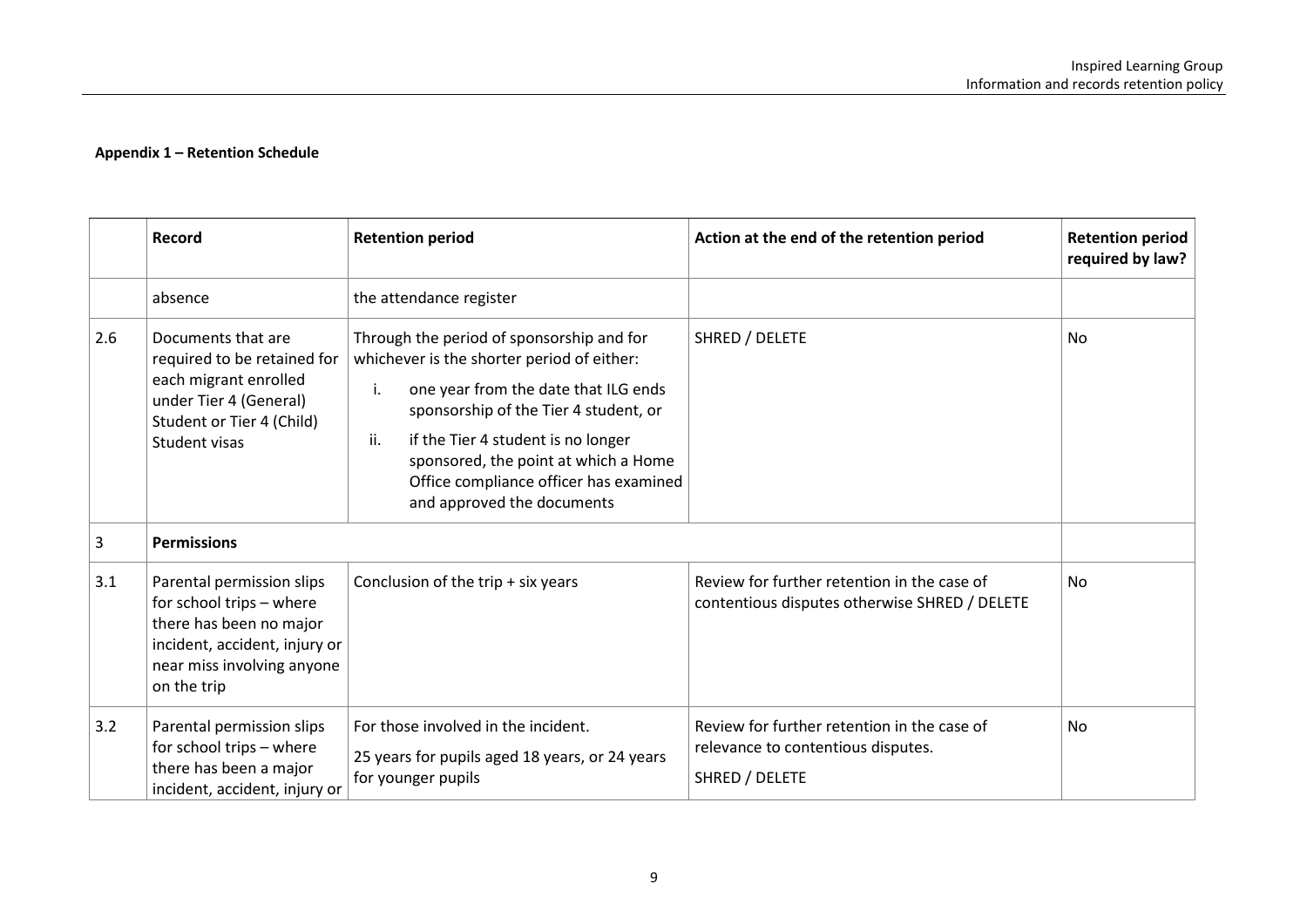|     | Record                                                                                                               | <b>Retention period</b>                                                                                                                                         | Action at the end of the retention period                                             | <b>Retention period</b><br>required by law? |
|-----|----------------------------------------------------------------------------------------------------------------------|-----------------------------------------------------------------------------------------------------------------------------------------------------------------|---------------------------------------------------------------------------------------|---------------------------------------------|
|     | near miss involving anyone<br>on the trip                                                                            | The permission slips for all pupils on the trip<br>may need to be retained to show that the rules<br>had been followed for all pupils                           |                                                                                       |                                             |
| 4   | Admission department and bursarial records                                                                           |                                                                                                                                                                 |                                                                                       |                                             |
| 4.1 | Admission and parent<br>contract documents<br>including registration form,<br>letter of offer and<br>acceptance form | Six years from date of leaving                                                                                                                                  | Review for further retention in the case of<br>contentious disputes<br>SHRED / DELETE | No                                          |
| 4.2 | <b>Admissions documents</b><br>relating to applicants who<br>did not join                                            | One year<br>At the setting's discretion. If there is a risk that<br>parents or a pupil might bring a claim against<br>ILG then the documents should be retained | SHRED / DELETE                                                                        | No                                          |
| 4.3 | Financial information in<br>respect of fees                                                                          | Six years from date of leaving                                                                                                                                  | Review for further retention in the case of<br>contentious disputes<br>SHRED / DELETE | No                                          |
| 4.4 | Financial information in                                                                                             | Seven years for audit purposes.                                                                                                                                 | Review for further retention in the case of                                           | <b>No</b>                                   |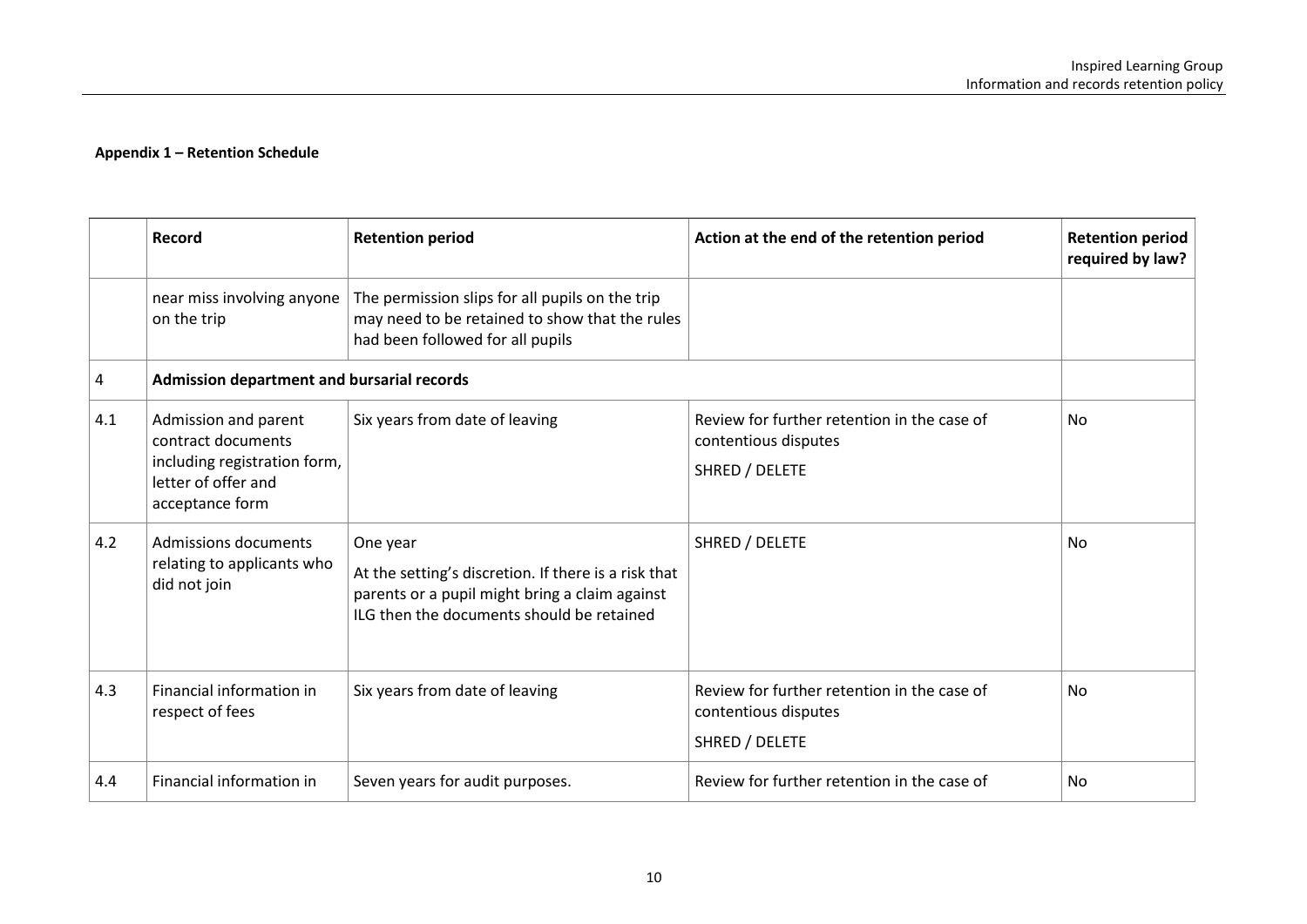|     | Record                                                                                                                                                                                       | <b>Retention period</b>                                                                                                                                                                                                                                                                                                                                                                                                                                                                                          | Action at the end of the retention period                                                                                                                                                                                                                                                                                                                    | <b>Retention period</b><br>required by law? |
|-----|----------------------------------------------------------------------------------------------------------------------------------------------------------------------------------------------|------------------------------------------------------------------------------------------------------------------------------------------------------------------------------------------------------------------------------------------------------------------------------------------------------------------------------------------------------------------------------------------------------------------------------------------------------------------------------------------------------------------|--------------------------------------------------------------------------------------------------------------------------------------------------------------------------------------------------------------------------------------------------------------------------------------------------------------------------------------------------------------|---------------------------------------------|
|     | respect of trips                                                                                                                                                                             |                                                                                                                                                                                                                                                                                                                                                                                                                                                                                                                  | contentious disputes<br>SHRED / DELETE                                                                                                                                                                                                                                                                                                                       |                                             |
| 5   | <b>Employment</b>                                                                                                                                                                            |                                                                                                                                                                                                                                                                                                                                                                                                                                                                                                                  |                                                                                                                                                                                                                                                                                                                                                              |                                             |
| 5.1 | Employment or personnel<br>records including<br>recruitment information,<br>contracts of employment,<br>changes to terms and<br>condition, disciplinary<br>matters, grievance<br>procedures. | For at least six years after date of termination<br>of employment<br>For at least 12 years after date of termination if<br>any of the documents were signed as a deed                                                                                                                                                                                                                                                                                                                                            | If on a date no earlier than six years after the<br>termination date there has been no recent contact<br>from the relevant individual and no apparent<br>breach of contract claim, dispose securely of<br>documentation unless any child protection<br>concerns. Records of anyone with child protection<br>concerns (even if not proved) should be retained | <b>No</b>                                   |
| 5.2 | Single central register<br>(SCR)                                                                                                                                                             | There is no legal requirement to keep the SCR<br>entry for staff who have left as it ceases to be<br>relevant for inspection purposes. Many schools<br>move the entry on to an archive register whilst<br>others keep a list of the checks carried out on<br>the personnel file instead and retain that in<br>accordance with their retention policy. As<br>there is no statutory requirement to keep this<br>information in this form it should only be kept<br>for as long as is necessary. As it ceases to be | Review whether further retention is necessary. If<br>so, these reasons must be documented. If not<br>SHRED / DELETE                                                                                                                                                                                                                                          | No                                          |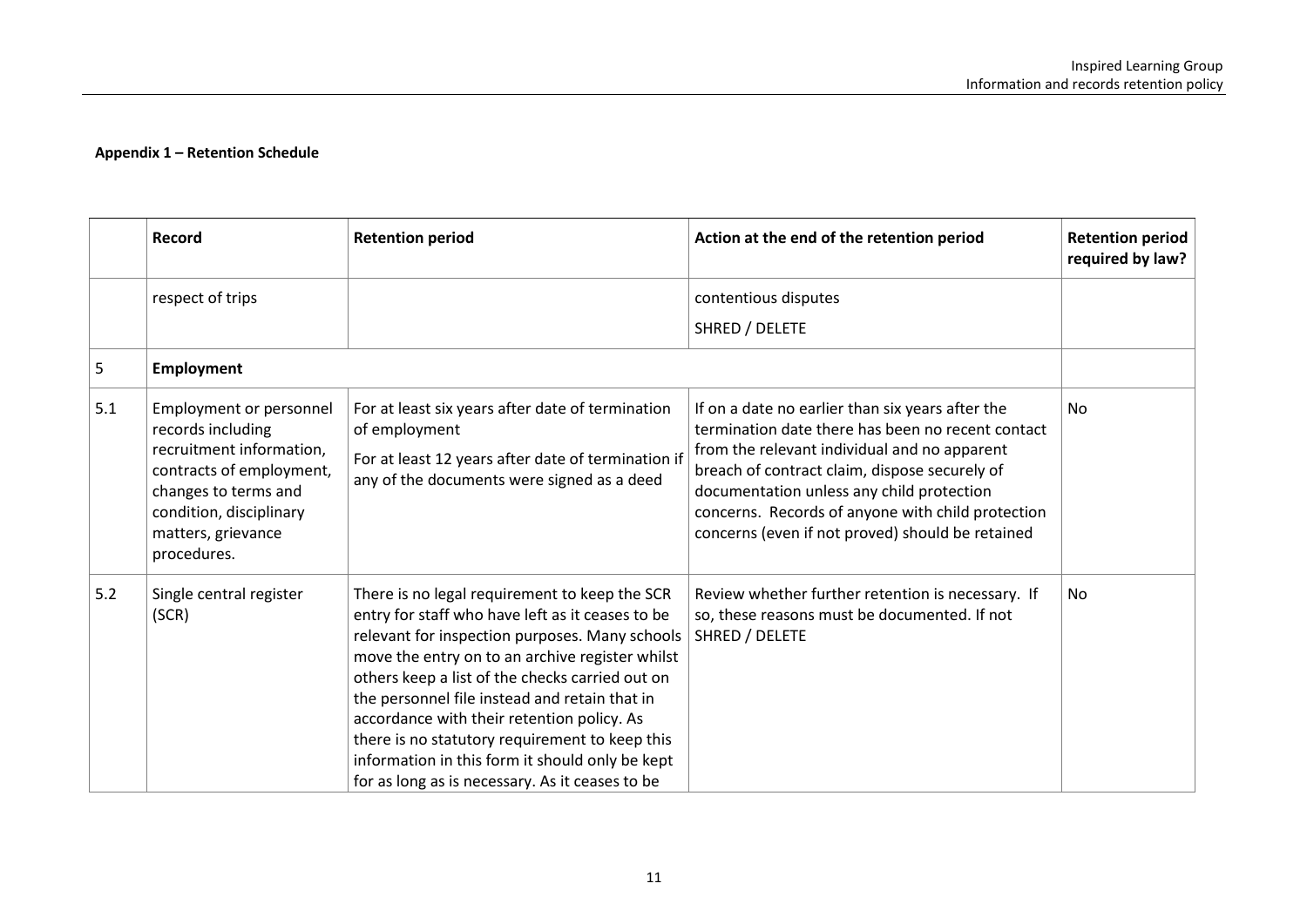|     | Record                                     | <b>Retention period</b>                                                                                                                                                                                                                                                                                                                                                                                                                                                                                                                                                                                                                                             | Action at the end of the retention period      | <b>Retention period</b><br>required by law? |
|-----|--------------------------------------------|---------------------------------------------------------------------------------------------------------------------------------------------------------------------------------------------------------------------------------------------------------------------------------------------------------------------------------------------------------------------------------------------------------------------------------------------------------------------------------------------------------------------------------------------------------------------------------------------------------------------------------------------------------------------|------------------------------------------------|---------------------------------------------|
|     |                                            | relevant for inspection purposes, settings<br>should consider and document why it is<br>necessary to keep it for a particular length of<br>time. Should ILG be notified of a historic abuse<br>claim or should a former member of staff<br>commit offences elsewhere ILG may need to<br>demonstrate that it carried out all required<br>checks prior to work starting, when they were<br>carried and out and by whom. This<br>information could also be requested in relation<br>to the IICSA. As a consequence best advice is<br>to retain the SCR entry for each former<br>member of staff indefinitely either on an<br>archive SCR or within the personnel file. |                                                |                                             |
| 5.3 | Childcare disqualification<br>declarations | Keep in accordance with guidance from the<br>IICSA.<br>Declarations which contain information in<br>relation to the household of a member of staff<br>should be destroyed with immediate effect as<br>the 'by association' element ceased to apply<br>with effect from August 2018.                                                                                                                                                                                                                                                                                                                                                                                 | SHRED / DELETE                                 | Yes                                         |
| 5.4 | Records and documents                      | Indefinitely                                                                                                                                                                                                                                                                                                                                                                                                                                                                                                                                                                                                                                                        | Review whether further retention is necessary. | No                                          |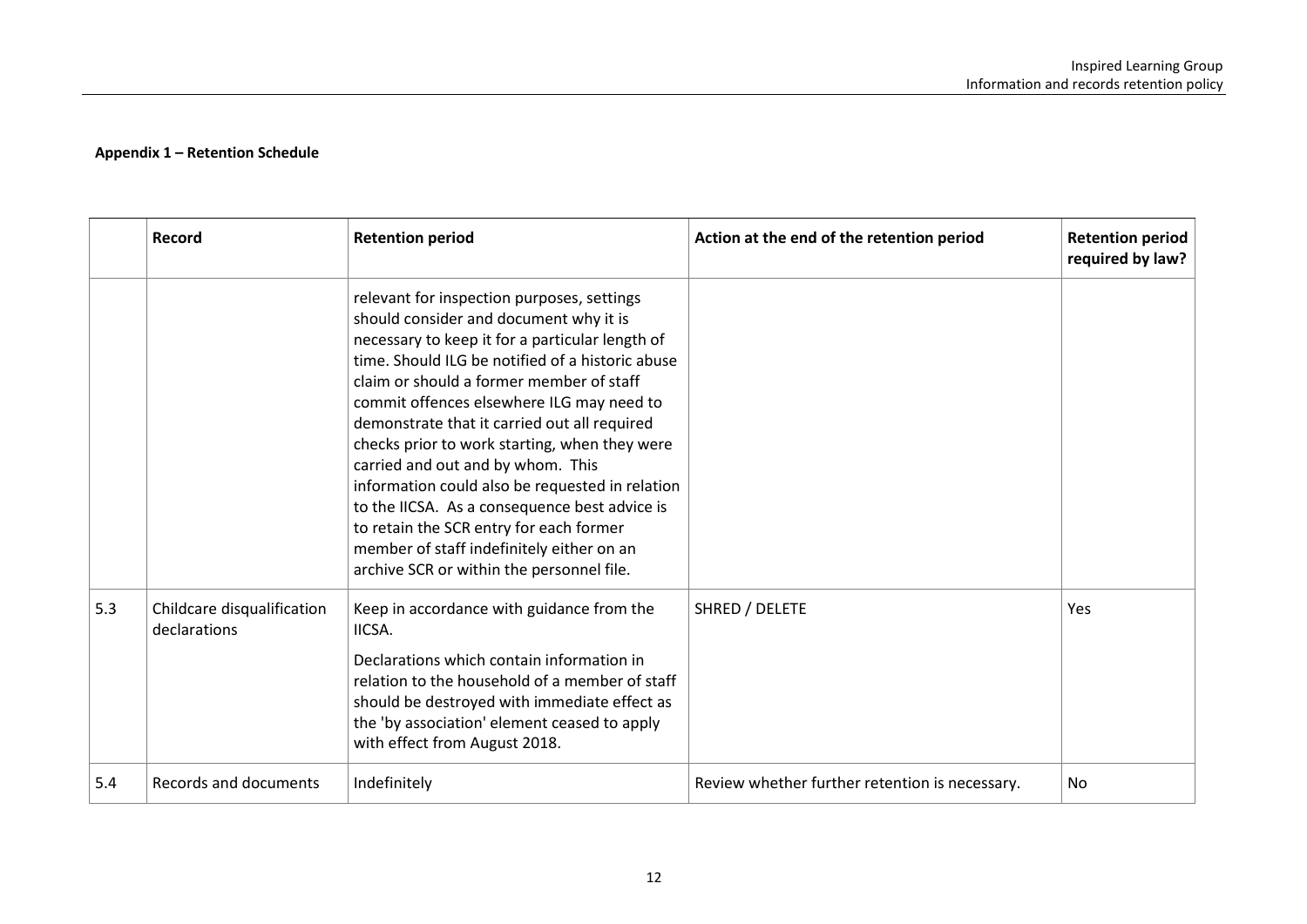|     | Record                                                                                                                                                                          | <b>Retention period</b>                                                                                                                                                                                                                                                                                                         | Action at the end of the retention period                                                                                                                                                                                                                                              | <b>Retention period</b><br>required by law? |
|-----|---------------------------------------------------------------------------------------------------------------------------------------------------------------------------------|---------------------------------------------------------------------------------------------------------------------------------------------------------------------------------------------------------------------------------------------------------------------------------------------------------------------------------|----------------------------------------------------------------------------------------------------------------------------------------------------------------------------------------------------------------------------------------------------------------------------------------|---------------------------------------------|
|     | relating to membership of<br>and contributions to the<br><b>Teachers' Pension Scheme</b>                                                                                        |                                                                                                                                                                                                                                                                                                                                 | Decisions in relation to the Teachers' Pension<br>Scheme may have ramifications beyond six years,<br>and may be queried at any time by members and<br>the Teachers' Pension Scheme.                                                                                                    |                                             |
| 5.5 | <b>Employment references</b><br>received and references<br>provided (where no<br>safeguarding concerns<br>have arisen or are known)                                             | six years after employment terminates                                                                                                                                                                                                                                                                                           | While employment continues and at least up to $ $ Consider whether any recent reference requests for $ $ No<br>the relevant individual have been received.<br>If any concerns are / have been raised by social<br>services or other agencies see 5.6 below.<br>If none, SHRED / DELETE |                                             |
| 5.6 | <b>Employment reference</b><br>where an individual's<br>employment ended for a<br>safeguarding reason or<br>where safeguarding was<br>outstanding at the time of<br>termination | Part 4 of KCSIE states that these records should<br>be retained for at least 10 years after the<br>person has retired or until the individual<br>reaches the age of 75, whichever is the later.<br>However, whilst IICSA is ongoing no such<br>records should be destroyed. The view of ILG's<br>insurer should also be sought. | Review whether further retention is necessary<br>when IICSA ends.<br>If none, SHRED / DELETE                                                                                                                                                                                           | <b>Yes</b>                                  |
| 5.7 | Working time opt-out<br>forms                                                                                                                                                   | Two years from the date on which they were<br>entered into                                                                                                                                                                                                                                                                      | SHRED / DELETE                                                                                                                                                                                                                                                                         | Yes                                         |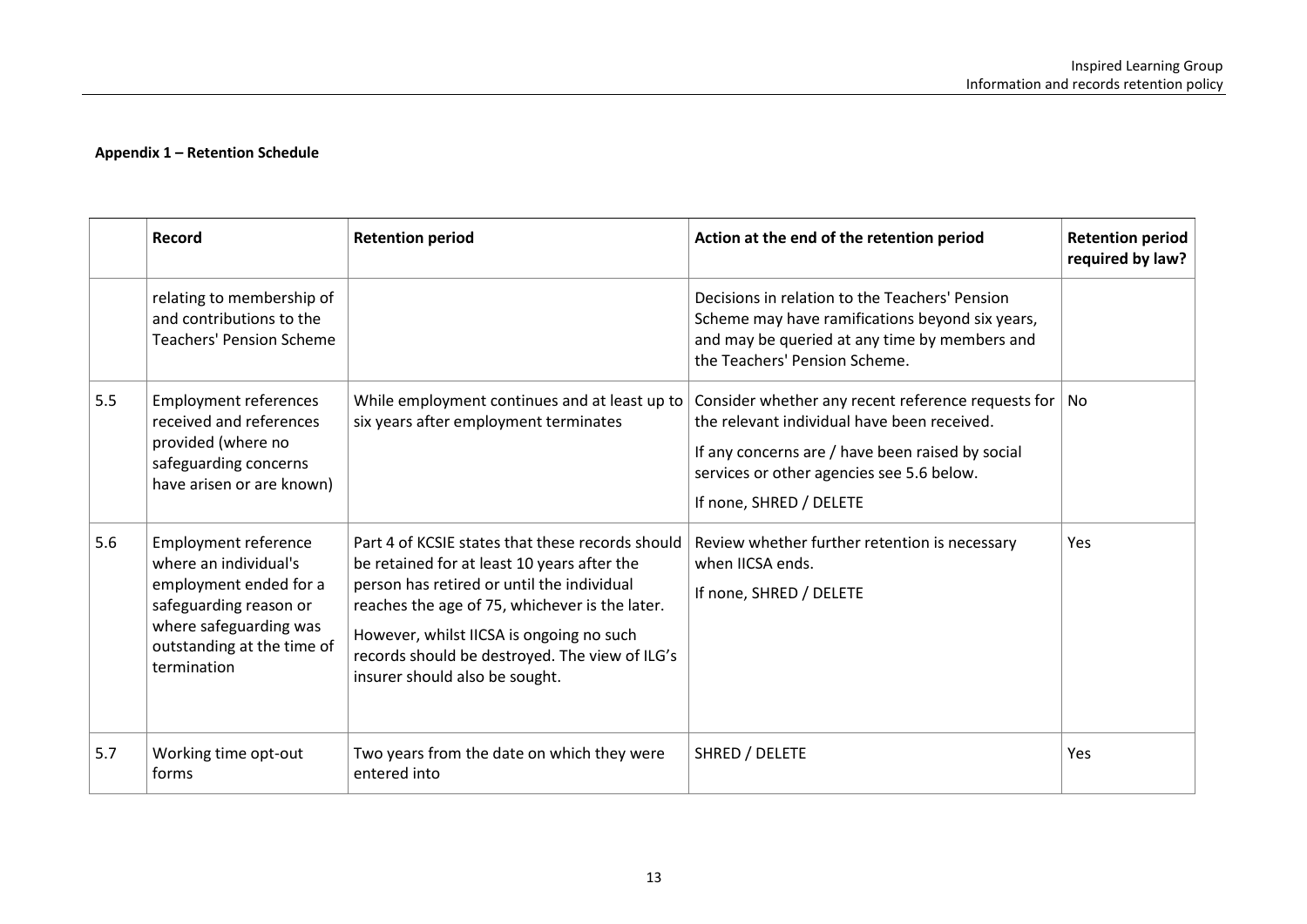|      | <b>Record</b>                                                                                                                            | <b>Retention period</b>                                                                                                                                                                                | Action at the end of the retention period | <b>Retention period</b><br>required by law? |
|------|------------------------------------------------------------------------------------------------------------------------------------------|--------------------------------------------------------------------------------------------------------------------------------------------------------------------------------------------------------|-------------------------------------------|---------------------------------------------|
| 5.8  | Records to show<br>compliance with the<br><b>Working Time Regulations</b>                                                                | Two years from the creation of the record                                                                                                                                                              | SHRED / DELETE                            | Yes                                         |
| 5.9  | Payroll and wage records<br>These include records of:<br>Details on overtime.<br>Bonuses.<br>Expenses.<br>$\bullet$<br>Benefits in kind. | Six years from the financial year end in which<br>payments are made                                                                                                                                    | SHRED / DELETE                            | Yes                                         |
| 5.10 | <b>PAYE Records</b>                                                                                                                      | Three years after the end of the tax year to<br>which they relate (however it may be sensible<br>to keep them for six years as they may fall<br>within the definition of payroll and wage<br>records). | SHRED / DELETE                            | Yes                                         |
| 5.11 | Maternity / paternity<br>records<br>These include:<br>Records regarding<br>Maternity payments                                            | Three years after the end of the tax year in<br>which the maternity pay period ends                                                                                                                    | SHRED / DELETE                            | Yes                                         |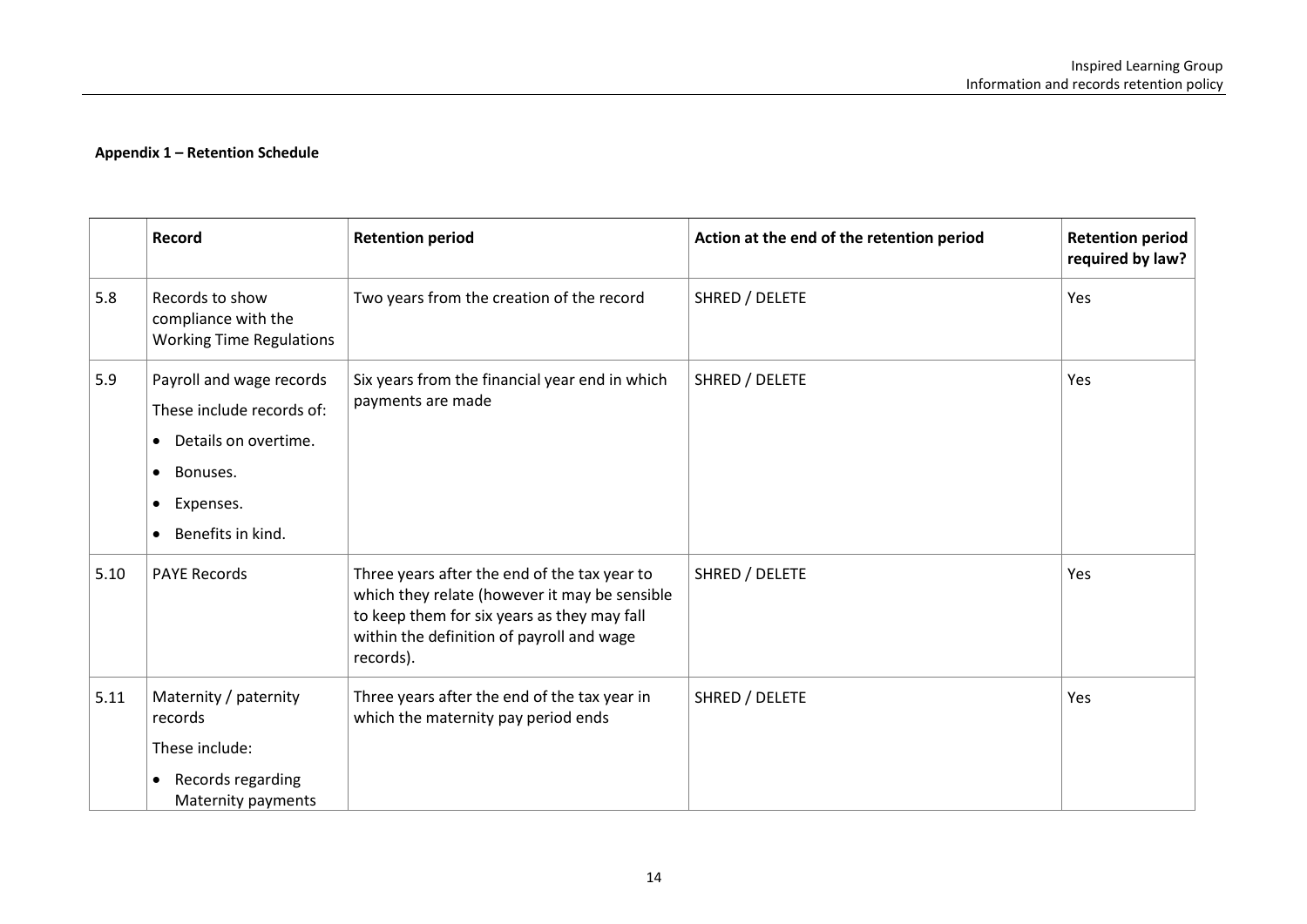|      | Record                                                                                                                                           | <b>Retention period</b>                                                                                                                                                                                                                                                 | Action at the end of the retention period | <b>Retention period</b><br>required by law? |
|------|--------------------------------------------------------------------------------------------------------------------------------------------------|-------------------------------------------------------------------------------------------------------------------------------------------------------------------------------------------------------------------------------------------------------------------------|-------------------------------------------|---------------------------------------------|
|      | made save for where<br>those include payroll<br>records.                                                                                         |                                                                                                                                                                                                                                                                         |                                           |                                             |
|      | <b>Maternity certificates</b><br>$\bullet$<br>showing the expected<br>week of confinement                                                        |                                                                                                                                                                                                                                                                         |                                           |                                             |
| 5.12 | Sickness records required<br>for the purposes of<br>Statutory Sick Pay (SSP)                                                                     | Employers are required to maintain records for<br>PAYE purposes and to show they are meeting<br>their SSP obligations should HMRC require this.<br>Keep in accordance with 5.10 above.                                                                                  | SHRED / DELETE                            | Yes                                         |
| 5.13 | Records in relation to<br>hours worked and<br>payments made to<br>workers                                                                        | For a period of three years beginning with the<br>last day of the following month to which the<br>records relate. Given their potential relevance<br>to pay disputes they should be retained for six<br>years after the working relationship ends.                      | SHRED / DELETE                            | Yes                                         |
| 5.14 | Consents for the<br>processing of personal<br>data and sensitive personal<br>data (known as special<br>category personal data<br>under the GDPR) | For as long as the data is being processed and<br>up to six years afterwards<br>For consent to be valid it must be "freely<br>given". This is often difficult to evidence in an<br>employment context owing to the imbalance in<br>the relationship between ILG and the | SHRED / DELETE                            | Yes                                         |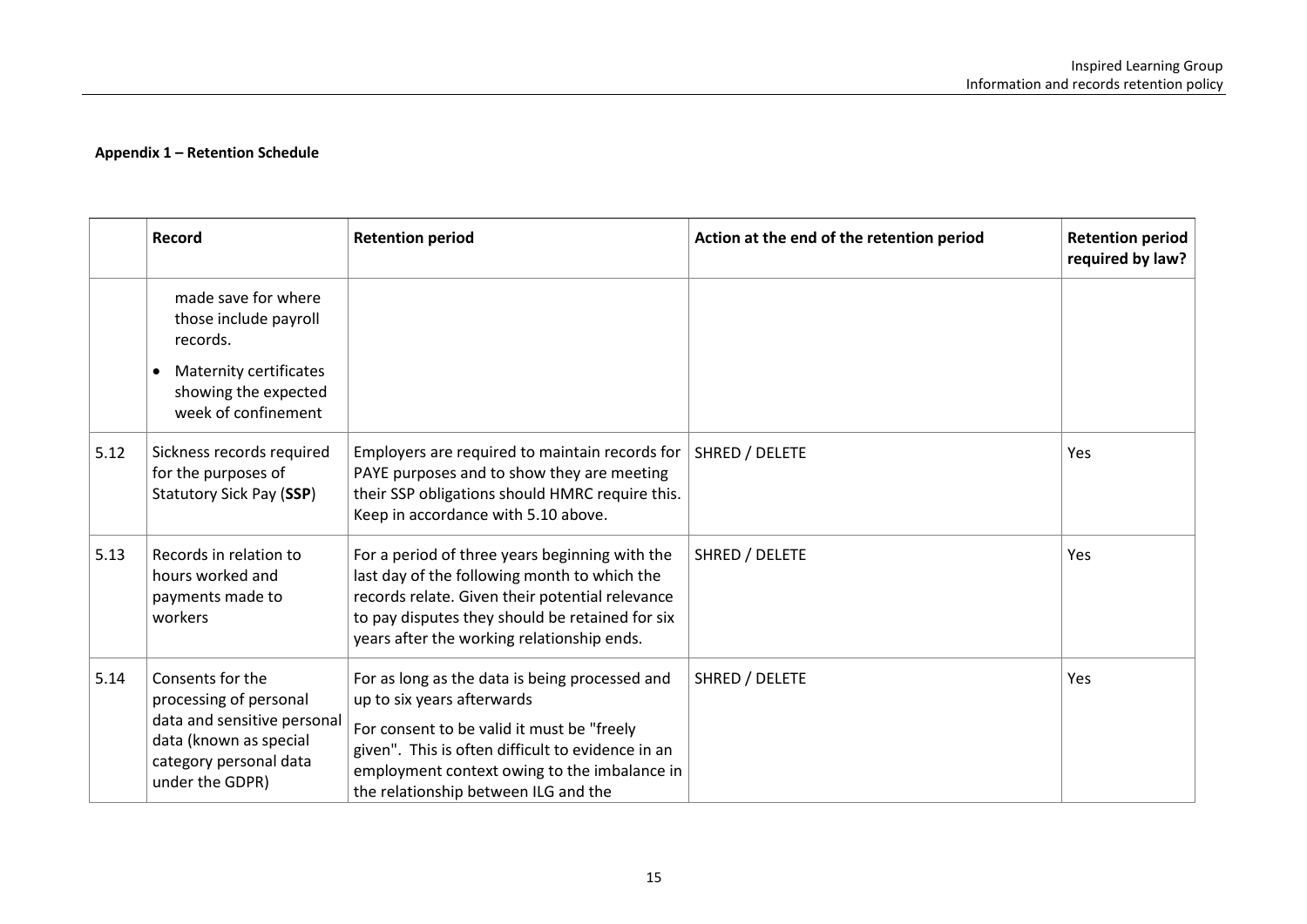|      | <b>Record</b>                                                                                               | <b>Retention period</b>                                                                                                                                                                                                                                                          | Action at the end of the retention period                                                          | <b>Retention period</b><br>required by law? |
|------|-------------------------------------------------------------------------------------------------------------|----------------------------------------------------------------------------------------------------------------------------------------------------------------------------------------------------------------------------------------------------------------------------------|----------------------------------------------------------------------------------------------------|---------------------------------------------|
|      |                                                                                                             | employee. Therefore, ILG should be very<br>careful before asking employees to consent to<br>their data being used in a particular way. In the<br>vast majority of cases, it is not necessary to<br>obtain the employee's consent before using<br>their personal data             |                                                                                                    |                                             |
| 5.15 | <b>Disclosure and Barring</b><br>Service (DBS) checks                                                       | It is not a requirement to retain the DBS<br>certificate, however Schools can use their<br>discretion to keep these securely on file for the<br>duration of the person's employment. The<br>document should be securely disposed of<br>when the employee leaves                  | Enter DBS certificate number, date, initials on Single   Yes<br>Central Register<br>SHRED / DELETE |                                             |
| 5.16 | Immigration checks                                                                                          | Throughout employment and then retained for<br>two years after the termination of employment                                                                                                                                                                                     | SHRED / DELETE                                                                                     | Yes                                         |
| 5.17 | Documents that are<br>required to be retained for<br>each worker sponsored by<br>ILG under Tier 2 or Tier 5 | Through the period of sponsorship and for<br>whichever is the shorter period of either:<br>one year from the date that the<br>i.<br>sponsorship of the Tier 2 or 5 migrant<br>ends, or<br>ii.<br>if the Tier 2 or 5 migrant is no longer<br>sponsored, the point at which a Home | SHRED / DELETE                                                                                     | <b>No</b>                                   |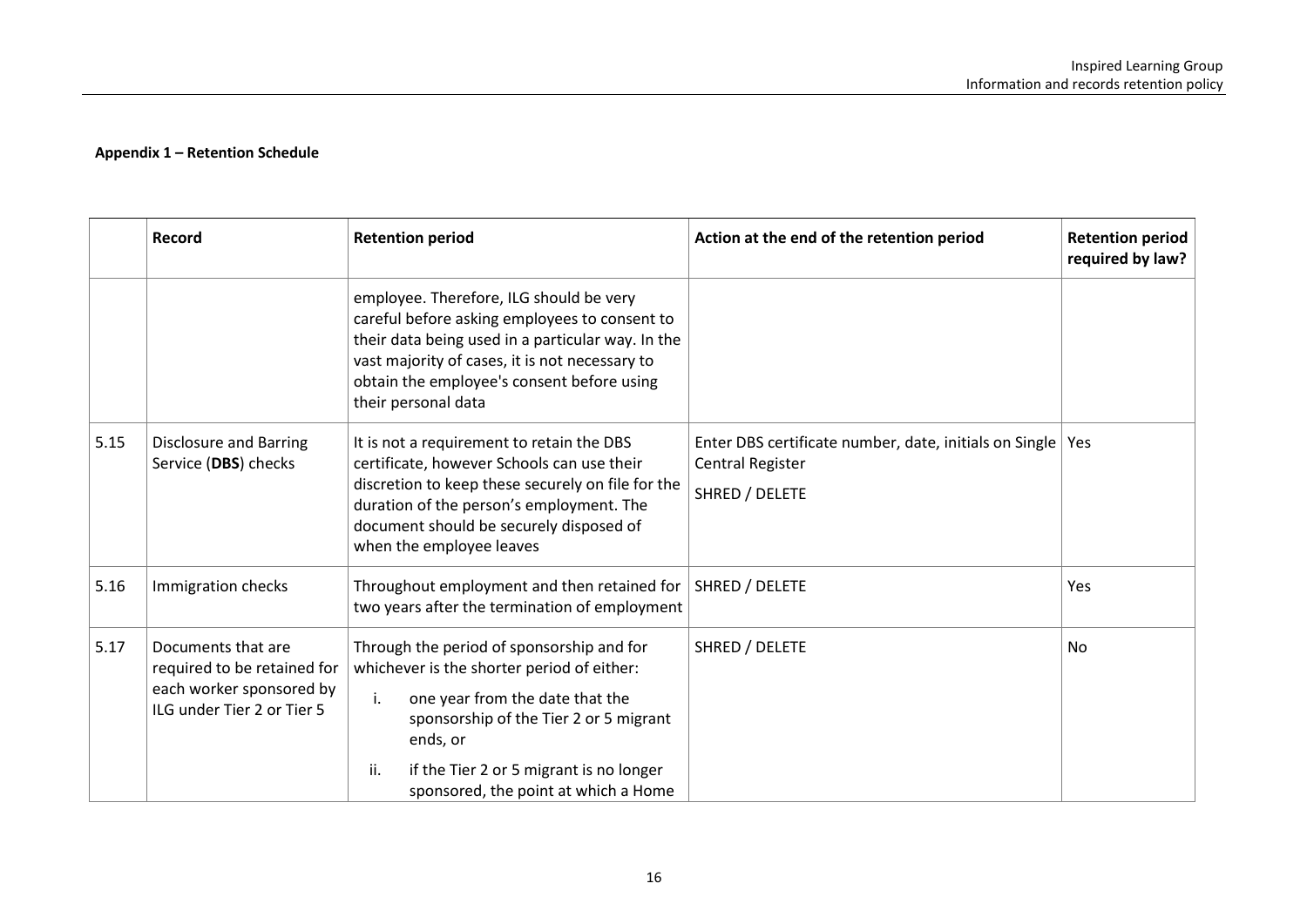|      | Record                                            | <b>Retention period</b>                                                                                                                                    | Action at the end of the retention period | <b>Retention period</b><br>required by law? |
|------|---------------------------------------------------|------------------------------------------------------------------------------------------------------------------------------------------------------------|-------------------------------------------|---------------------------------------------|
|      |                                                   | Office compliance officer has examined<br>and approved the documents                                                                                       |                                           |                                             |
| 5.18 | Recruitment records of<br>unsuccessful candidates | Six months after notifying unsuccessful<br>candidates in order to demonstrate, if<br>required, the fairness and transparency of the<br>recruitment process | SHRED / DELETE                            | <b>No</b>                                   |
| 5.19 | Personnel and training<br>records                 | Whilst employment continues and up to six<br>years after employment ceases                                                                                 | SHRED / DELETE                            | No                                          |
| 5.20 | Annual leave records                              | While employment continues and for six years<br>after employment ends                                                                                      | SHRED / DELETE                            | <b>No</b>                                   |
| 5.21 | Collective<br>/ workforce agreements              | Whilst employment continues and for six years<br>after employment ceases                                                                                   | SHRED / DELETE                            | No                                          |
| 5.22 | <b>Works Council minutes</b>                      | Permanently                                                                                                                                                | N/A                                       | <b>No</b>                                   |
| 5.23 | An employee's bank details                        | As soon after the end of employment as<br>possible once last payments have been made                                                                       | SHRED / DELETE                            | <b>No</b>                                   |
| 5.24 | <b>Travel and subsistence</b><br>claims.          | Whilst employment continues and up to six<br>years after employment ends                                                                                   | SHRED / DELETE                            |                                             |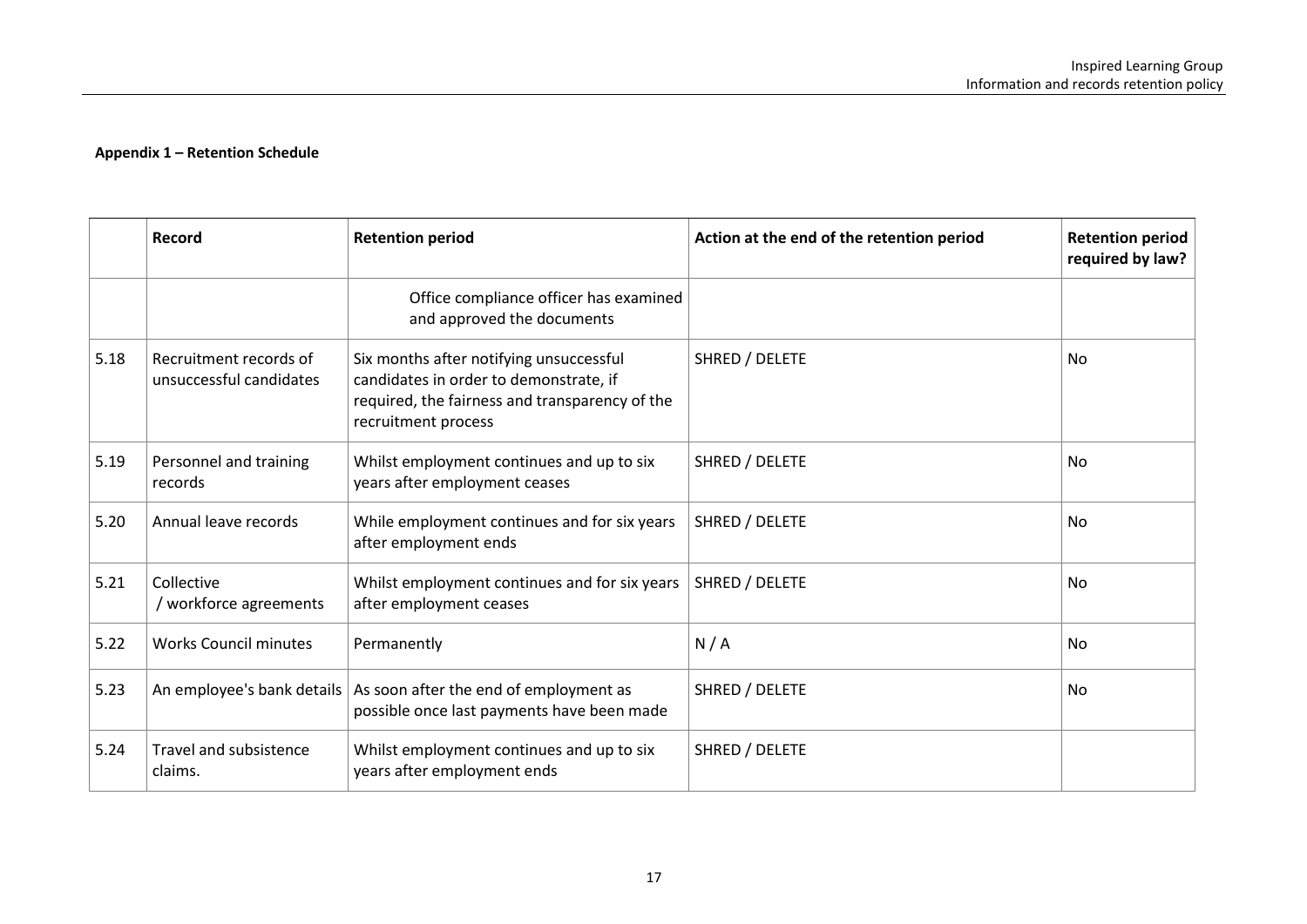<span id="page-17-0"></span>

|      | <b>Record</b>                                                                                   | <b>Retention period</b>                                                                        | Action at the end of the retention period                                                                   | <b>Retention period</b><br>required by law? |
|------|-------------------------------------------------------------------------------------------------|------------------------------------------------------------------------------------------------|-------------------------------------------------------------------------------------------------------------|---------------------------------------------|
| 5.25 | Records of advances for<br>season tickets and loans to<br>employees                             | Whilst employment continues and up to six<br>years after repayment or end of employment        | SHRED / DELETE                                                                                              | No                                          |
| 5.26 | Death Benefit Nomination<br>and Revocation Forms                                                | Whilst employment continues and up to six<br>years after payment of benefit                    | SHRED / DELETE                                                                                              | <b>No</b>                                   |
| 6    | Health and safety information - employees                                                       |                                                                                                |                                                                                                             |                                             |
| 6.1  | Reportable injuries,<br>diseases and dangerous<br>occurrences (RIDDOR)<br>reports or own record | Three years from the date of record<br>If disease - indefinitely (recommended)                 | Review for further retention in the case of<br>enforcement action or contentious disputes<br>SHRED / DELETE | Yes                                         |
| 6.2  | First aid / accident book<br>entry                                                              | Three years from the date of injury or last<br>record in the book<br>If disease - indefinitely | Review for further retention in the case of<br>enforcement action or contentious disputes<br>SHRED / DELETE | Yes                                         |
| 6.3  | Records of maintenance,<br>examination and test                                                 | Five years                                                                                     | Review for further retention in the case of<br>enforcement action contentious disputes SHRED /              | Yes                                         |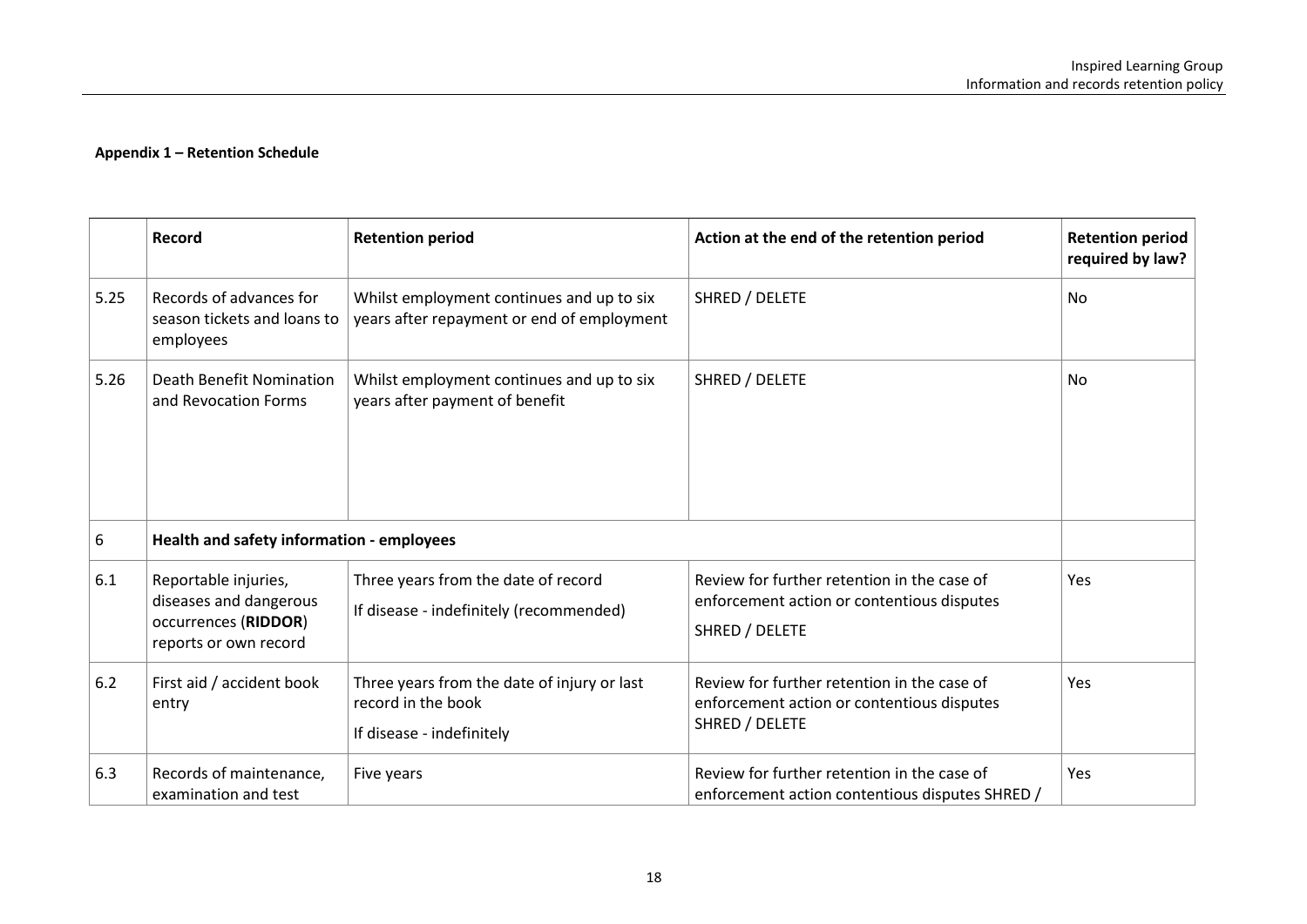|     | <b>Record</b>                                                                                                                              | <b>Retention period</b>                                                                                                                                         | Action at the end of the retention period                                                                | <b>Retention period</b><br>required by law? |
|-----|--------------------------------------------------------------------------------------------------------------------------------------------|-----------------------------------------------------------------------------------------------------------------------------------------------------------------|----------------------------------------------------------------------------------------------------------|---------------------------------------------|
|     | control measures relating<br>to substances hazardous to<br>health under the Control<br>of Substances Hazardous<br>to Health (COSHH) regime |                                                                                                                                                                 | <b>DELETE</b>                                                                                            |                                             |
| 6.4 | Health records for<br>licensable asbestos work                                                                                             | At least 40 years from the date if the last entry                                                                                                               | Review for further retention in the case of<br>enforcement action contentious disputes<br>SHRED / DELETE | Yes                                         |
| 6.5 | Medical surveillance<br>certificate for licensable<br>asbestos work                                                                        | At least four years from the date it was issued                                                                                                                 | Review for further retention in the case of<br>enforcement action contentious disputes<br>SHRED / DELETE | Yes                                         |
| 6.6 | Records of air monitoring<br>for asbestos                                                                                                  | Where a health record is required at least 40<br>years from the date if the last entry<br>In other cases at least five years from the date<br>of the last entry |                                                                                                          | Yes                                         |
| 6.7 | Records of examinations,<br>tests and repairs carried<br>out in respect of exhaust<br>or respiratory protective<br>equipment under the     | Five years                                                                                                                                                      | Review for further retention in the case of<br>enforcement action contentious disputes<br>SHRED / DELETE | Yes                                         |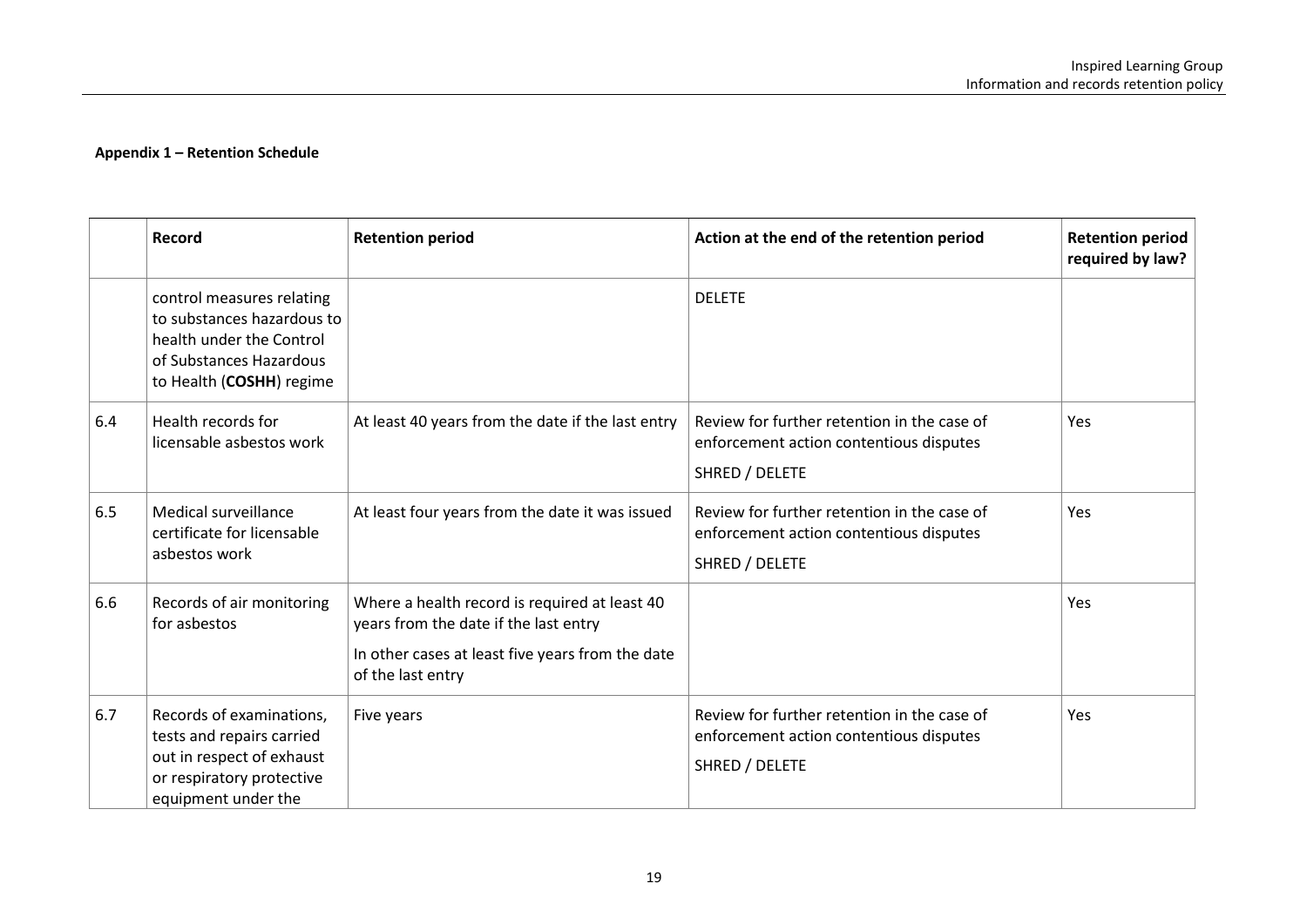|     | Record                                                                                                   | <b>Retention period</b>                                                                                                                            | Action at the end of the retention period                                                                   | <b>Retention period</b><br>required by law? |
|-----|----------------------------------------------------------------------------------------------------------|----------------------------------------------------------------------------------------------------------------------------------------------------|-------------------------------------------------------------------------------------------------------------|---------------------------------------------|
|     | <b>Control of Asbestos</b><br>Regulations 2012 (CAR)                                                     |                                                                                                                                                    |                                                                                                             |                                             |
| 6.8 | Examination<br>/ report of defect for<br>power presses                                                   | Two years                                                                                                                                          | Review for further retention in the case of<br>enforcement action or contentious disputes<br>SHRED / DELETE | Yes                                         |
| 6.9 | Records of water<br>monitoring, inspection,<br>testing, checks and control<br>measures for legionellosis | Five years from the date of the last entry                                                                                                         | Review for further retention in the case of<br>enforcement action or contentious disputes<br>SHRED / DELETE | Yes                                         |
| 7   | Health and safety information - pupils                                                                   |                                                                                                                                                    |                                                                                                             |                                             |
| 7.1 | Accident reports including<br>first aid<br>/ accident book                                               | 22 years for pupils aged 18 years, or 21 years<br>for younger pupils                                                                               | Review for further retention in the case of<br>enforcement action or contentious disputes<br>SHRED / DELETE | <b>No</b>                                   |
| 7.2 | Reportable injuries,<br>diseases and dangerous<br>occurrences (RIDDOR)                                   | Minimum statutory retention period is at least<br>3 years but recommend that the record is kept<br>for anyone involved in the incident as follows: | Review for further retention in the case of<br>enforcement action or contentious disputes                   | Yes                                         |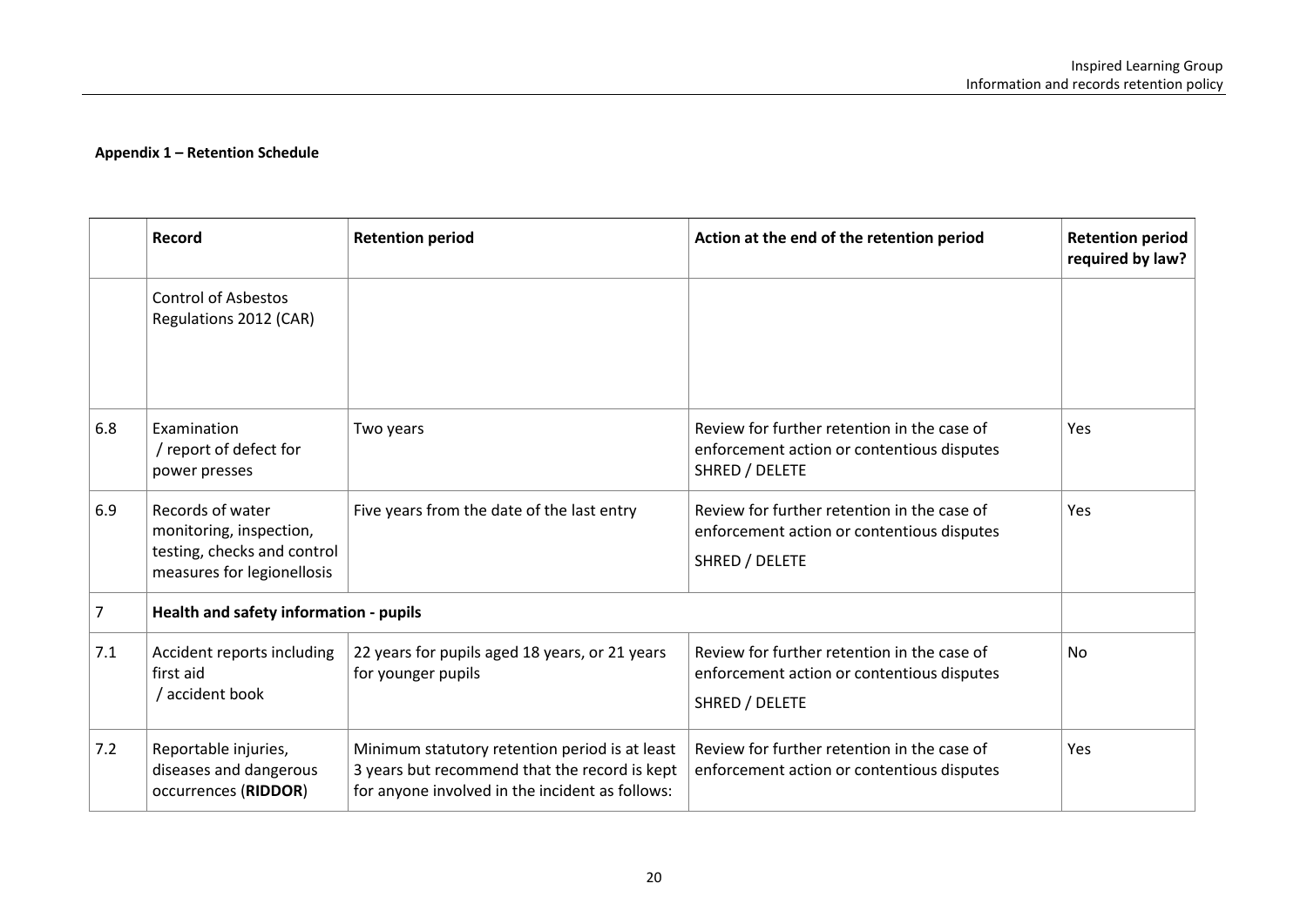|     | Record                                                                                                                                                                                                                                                                                                                                 | <b>Retention period</b>                                                                                                                                                                             | Action at the end of the retention period                                                                                  | <b>Retention period</b><br>required by law? |
|-----|----------------------------------------------------------------------------------------------------------------------------------------------------------------------------------------------------------------------------------------------------------------------------------------------------------------------------------------|-----------------------------------------------------------------------------------------------------------------------------------------------------------------------------------------------------|----------------------------------------------------------------------------------------------------------------------------|---------------------------------------------|
|     | reports or own record                                                                                                                                                                                                                                                                                                                  | 22 years for pupils/staff aged 18 years, or 21<br>years for younger pupils                                                                                                                          | SHRED / DELETE                                                                                                             |                                             |
| 7.3 | Incident investigations and<br>reports, risk assessments<br>and other relevant<br>documents where there<br>has been an accident or<br>incident                                                                                                                                                                                         | 22 years for pupils/staff aged 18 years, or 21<br>years for younger pupils                                                                                                                          | Review for further retention in the case of<br>enforcement action or civil claims for personal<br>injury<br>SHRED / DELETE | <b>No</b>                                   |
| 8   | <b>Generic health and safety records</b>                                                                                                                                                                                                                                                                                               |                                                                                                                                                                                                     |                                                                                                                            |                                             |
| 8.1 | Risk assessments, records<br>of health and safety<br>arrangements, copies of<br>policies and procedures<br>General records of health<br>and safety auditing and<br>monitoring including fire<br>risk assessments, electrical<br>testing, PAT testing and<br>gas appliance testing<br>Training records and<br>copies of instructions or | These should be kept for as long as they<br>remain relevant - recommend at least three<br>years (in the absence of a specific accident,<br>incident, dangerous occurrence or notifiable<br>disease) | Review for further retention in the case of<br>enforcement action or contentious disputes<br>SHRED / DELETE                | No                                          |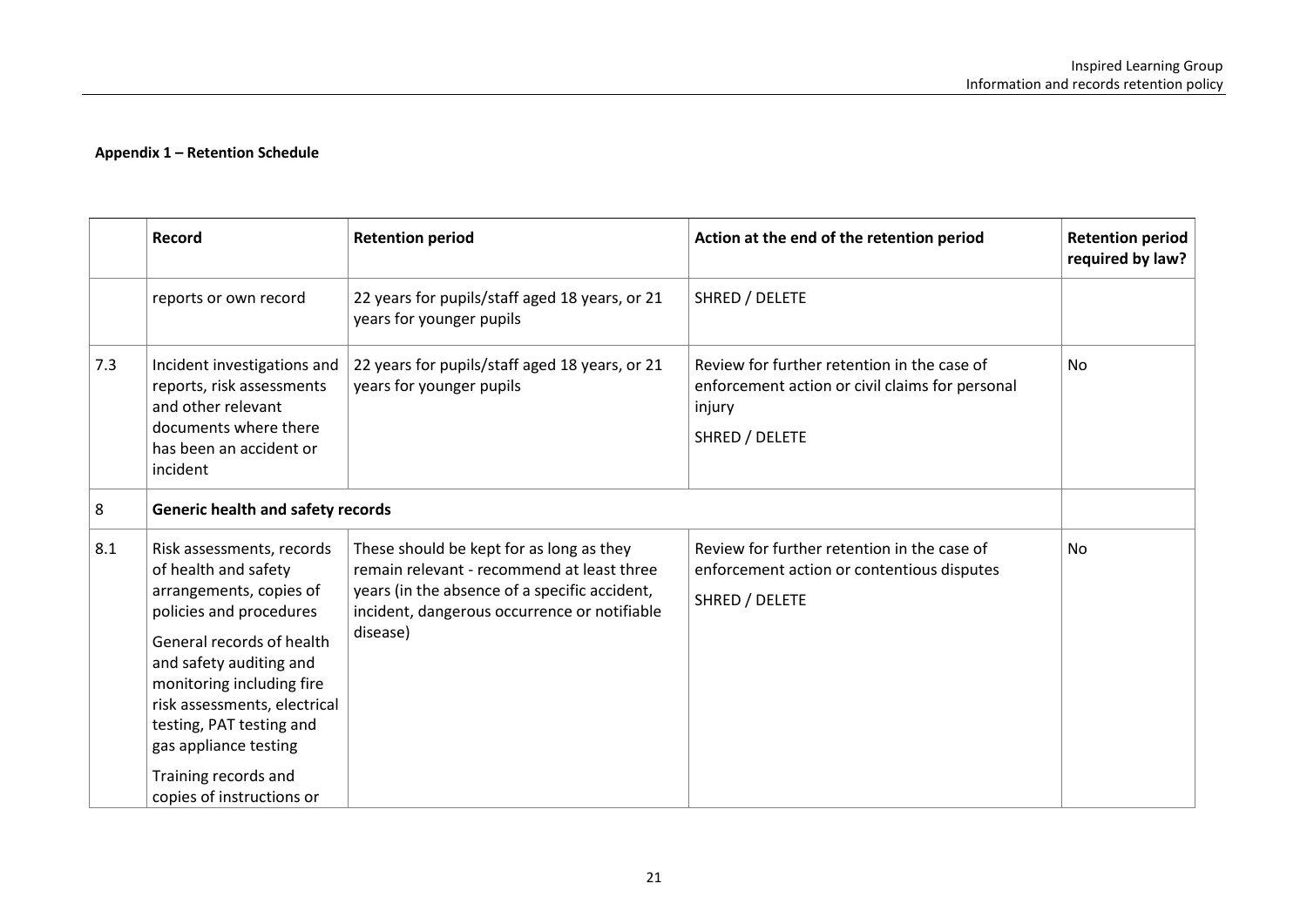|     | Record                                                                                                                                                                                                                                                                         | <b>Retention period</b>                                                                                                      | Action at the end of the retention period | <b>Retention period</b><br>required by law? |
|-----|--------------------------------------------------------------------------------------------------------------------------------------------------------------------------------------------------------------------------------------------------------------------------------|------------------------------------------------------------------------------------------------------------------------------|-------------------------------------------|---------------------------------------------|
|     | information<br>Maintenance logs and / or<br>records of plant and / or<br>equipment plus safety<br>manuals / notices /<br>instructions<br>Records of emergency<br>evacuations and fire drills,<br>fire safety risk assessments<br>and fire safety policy / fire<br>arrangements |                                                                                                                              |                                           |                                             |
| 8.2 | Copies of documents,<br>including health and safety<br>files, prepared pursuant to<br>the Construction (Design<br>and Management)<br>Regulations 2015                                                                                                                          | Records should be retained as long as is<br>reasonably necessary to inform on future<br>construction projects at the setting | SHRED / DELETE                            | N/A                                         |
| 9   | Insurance                                                                                                                                                                                                                                                                      |                                                                                                                              |                                           |                                             |
| 9.1 | Insurance certificates and<br>schedules of cover                                                                                                                                                                                                                               | Indefinitely                                                                                                                 | N/A                                       | <b>No</b>                                   |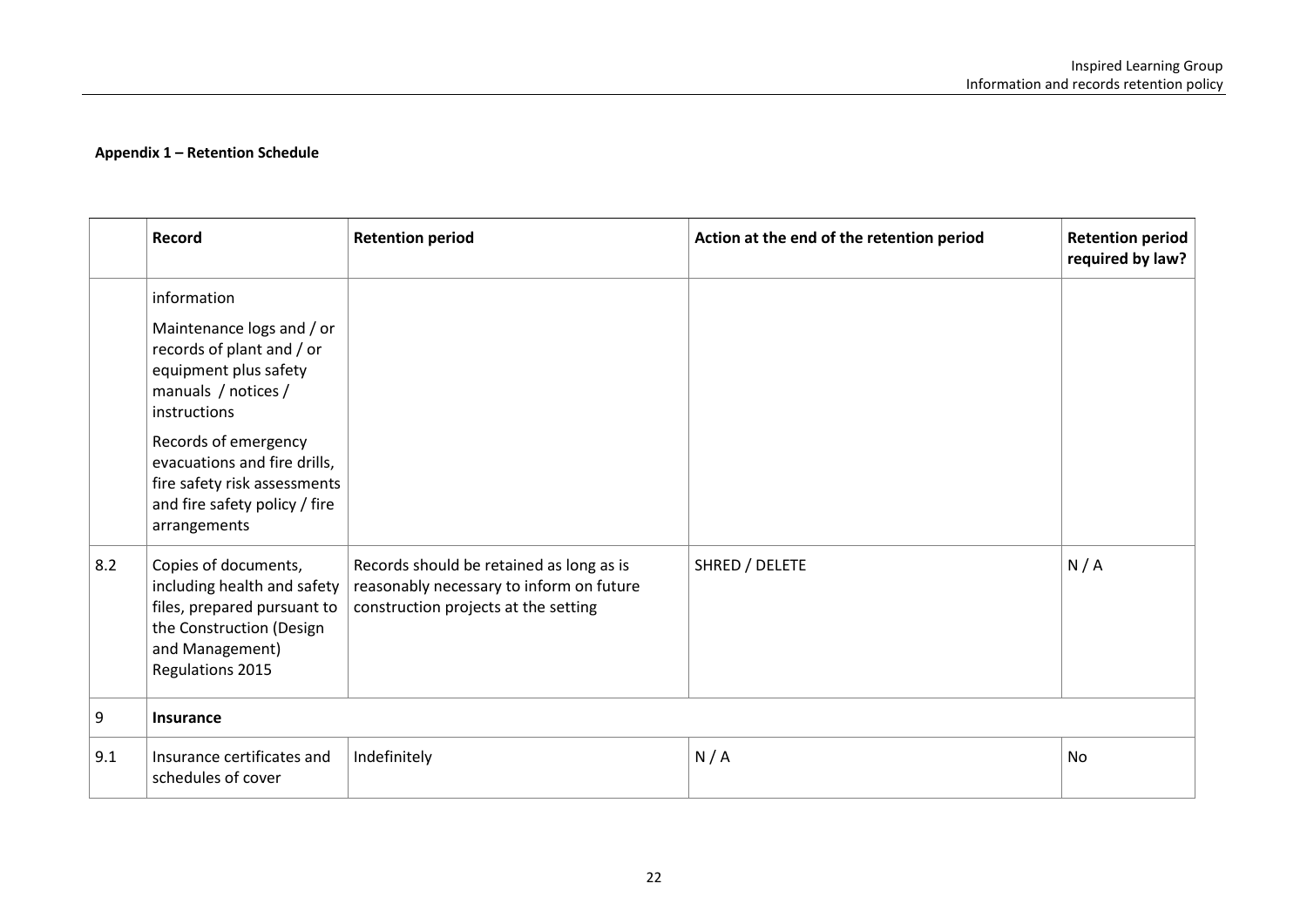|      | <b>Record</b>                                                                                                                                                                                                                     | <b>Retention period</b>                                                                                                                                                                                                                                                                                                                               | Action at the end of the retention period                                                                    | <b>Retention period</b><br>required by law?                      |  |
|------|-----------------------------------------------------------------------------------------------------------------------------------------------------------------------------------------------------------------------------------|-------------------------------------------------------------------------------------------------------------------------------------------------------------------------------------------------------------------------------------------------------------------------------------------------------------------------------------------------------|--------------------------------------------------------------------------------------------------------------|------------------------------------------------------------------|--|
| 9.2  | Correspondence with<br>insurers related to specific<br>accidents or incidents                                                                                                                                                     | Three years generally, but recommend the<br>following for anyone involved in the accident<br>or incident:<br>22 years for pupils/staff aged 18 years, or 21<br>years for younger pupils<br>Disease claims or where there have been<br>allegations of abuse - indefinitely                                                                             | Review for further retention in the case of civil<br>claims for disease or personal injury<br>SHRED / DELETE | No                                                               |  |
| 10   | Investigations, reviews and inquiries                                                                                                                                                                                             |                                                                                                                                                                                                                                                                                                                                                       |                                                                                                              |                                                                  |  |
| 10.1 | Documents relevant to<br><b>IICSA</b>                                                                                                                                                                                             | Indefinitely                                                                                                                                                                                                                                                                                                                                          | Review once the Inquiry has been completed.                                                                  | No - unless ILG<br>has received a<br>formal notice<br>from IICSA |  |
| 10.2 | Internal reports and<br>investigations into<br>accidents / incidents<br>Copies of reports<br>submitted to external<br>agencies / regulators such<br>as Independent Schools<br>Inspectorate, Health and<br>Safety Executive, Local | Where the investigation / inquiry / report has<br>been necessitated as a result of a specific<br>incident, recommend that these documents<br>are stored centrally for at least three years<br>where there is a risk of enforcement action<br>and / or criminal prosecution and / or a civil<br>claim.<br>For those involved in the accident/incident, | SHRED / DELETE                                                                                               | <b>No</b>                                                        |  |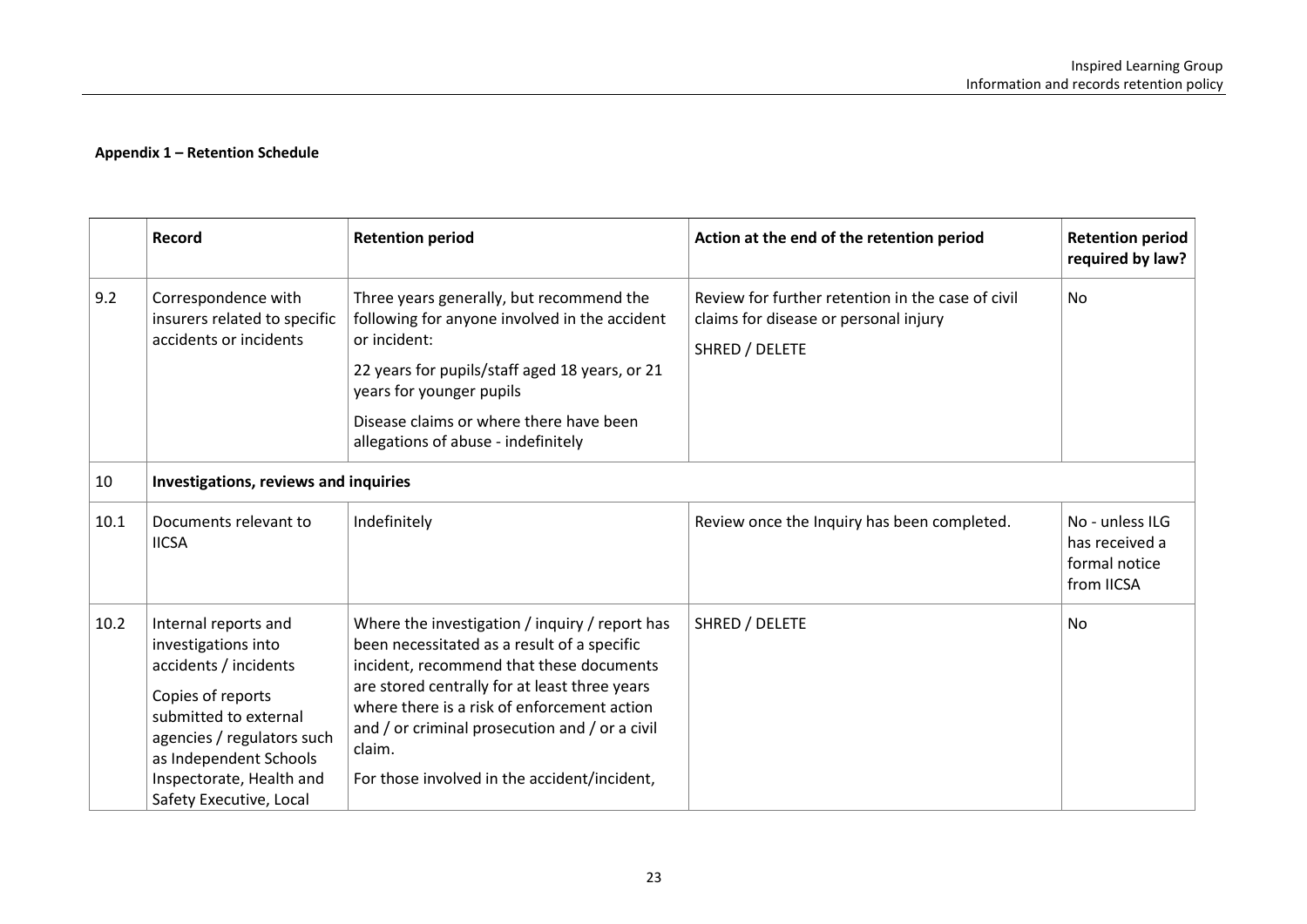|      | Record                                                                                                                                                                                                                          | <b>Retention period</b>                                                                             | Action at the end of the retention period | <b>Retention period</b><br>required by law? |
|------|---------------------------------------------------------------------------------------------------------------------------------------------------------------------------------------------------------------------------------|-----------------------------------------------------------------------------------------------------|-------------------------------------------|---------------------------------------------|
|      | Authority etc<br>External reports, reviews,<br>investigations and inquiries<br>for example inquests and<br>public inquiries                                                                                                     | recommend as follows:<br>22 years for pupils/staff aged 18 years, or 21<br>years for younger pupils |                                           |                                             |
| 11   | Records held by ILG for development purposes, including alumni                                                                                                                                                                  |                                                                                                     |                                           |                                             |
| 11.1 | As we have an ongoing<br>relationship with our<br>alumni and others, most<br>information held by the<br>settings or ILG is kept<br>indefinitely.                                                                                | Until no longer needed.                                                                             | <b>NA</b>                                 | <b>NA</b>                                   |
| 11.2 | We recommend that<br>alumni should be treated<br>as employees for the<br>purposes of health and<br>safety records. Although<br>this is not strictly<br>necessary, (some of the<br>health and safety<br>requirements relating to | As set out in section 6 above                                                                       | As set out in section 6 above             | <b>No</b>                                   |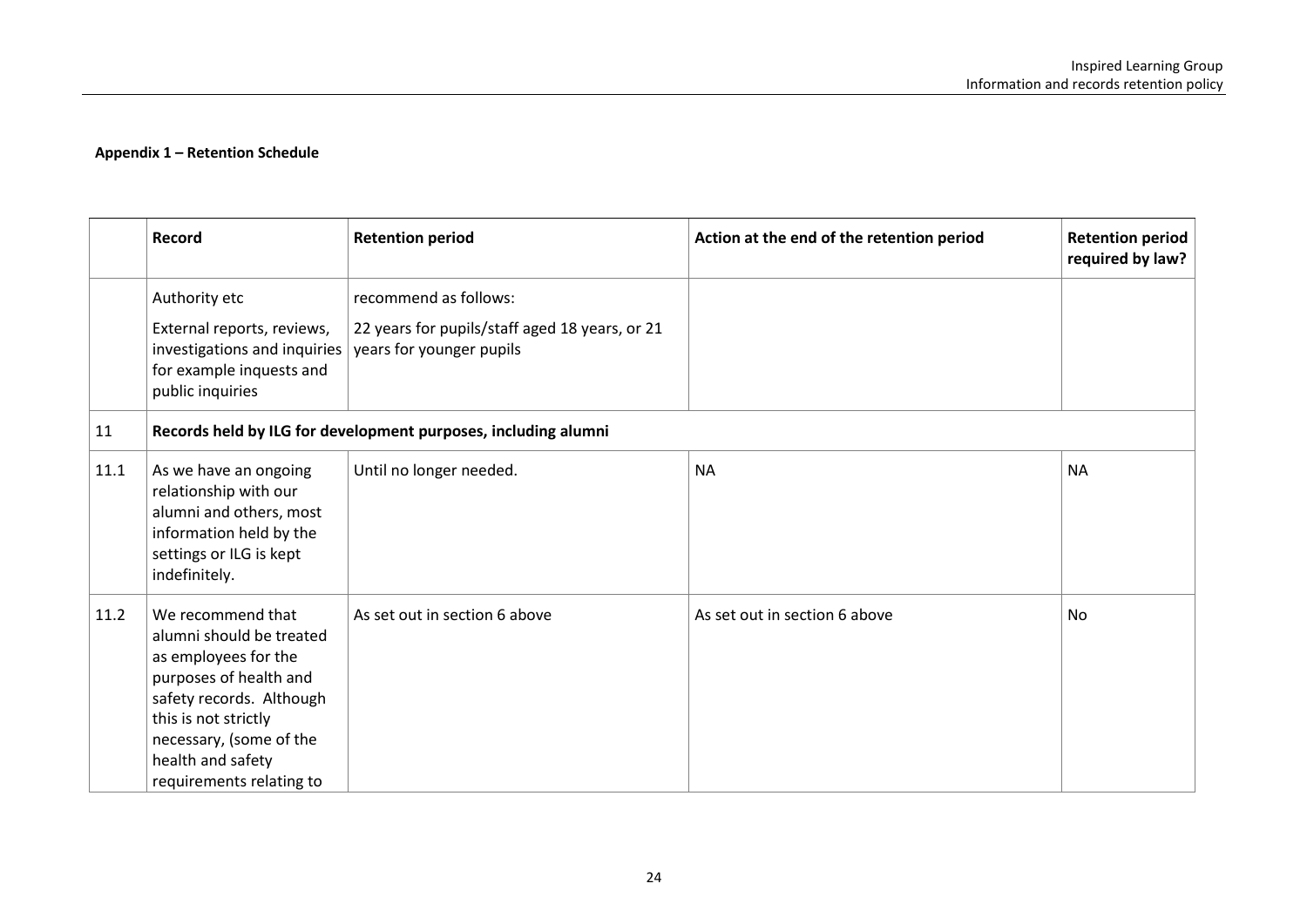|      | Record                                                                                                                                                            | <b>Retention period</b>                                                                                                    | Action at the end of the retention period | <b>Retention period</b><br>required by law? |
|------|-------------------------------------------------------------------------------------------------------------------------------------------------------------------|----------------------------------------------------------------------------------------------------------------------------|-------------------------------------------|---------------------------------------------|
|      | employees do not apply to<br>alumni), treating them the<br>same can be considered<br>good practice and may be<br>more straightforward to<br>implement in practice |                                                                                                                            |                                           |                                             |
| 11.3 | Records of communication<br>preferences (e.g. a record<br>that an individual has<br>asked to unsubscribe from<br>emails).                                         | Will be kept indefinitely, to ensure that<br>individuals are not contacted in a way which<br>contradicts their preferences | N/A                                       | <b>No</b>                                   |
| 11.4 | Gift aid information                                                                                                                                              | Six years from the end of the tax year in which<br>the claim to HMRC is made.                                              | N/A                                       | No                                          |
| 12   | <b>Keeping information for longer</b>                                                                                                                             |                                                                                                                            |                                           |                                             |
| 12.1 | Records which do not<br>contain personal data, for<br>example, old photographs<br>of School buildings, title<br>deeds etc                                         | Can be kept indefinitely                                                                                                   | N/A                                       | No                                          |
| 12.2 | Records kept for reasons                                                                                                                                          | Will be kept indefinitely.                                                                                                 | N/A                                       | No                                          |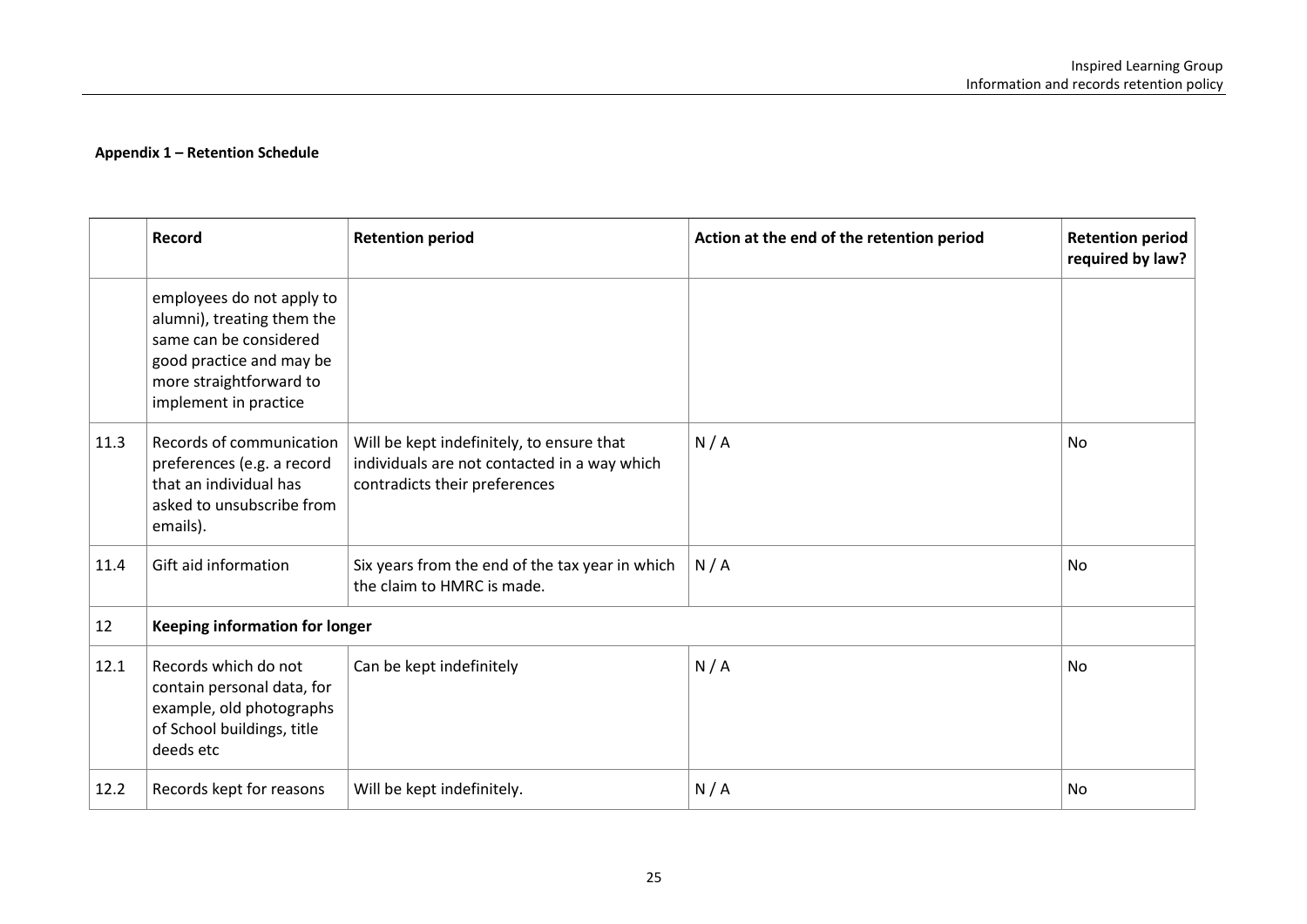|      | Record                                                                                                                                                                                              | <b>Retention period</b> | Action at the end of the retention period                                                                                                                                                                                                                                                                                                                                                                                                                                                                                                                              | <b>Retention period</b><br>required by law? |
|------|-----------------------------------------------------------------------------------------------------------------------------------------------------------------------------------------------------|-------------------------|------------------------------------------------------------------------------------------------------------------------------------------------------------------------------------------------------------------------------------------------------------------------------------------------------------------------------------------------------------------------------------------------------------------------------------------------------------------------------------------------------------------------------------------------------------------------|---------------------------------------------|
|      | of archiving in the public<br>interest. For example, such<br>as old class photographs,<br>lists of pupils attending ILG<br>in any given year, old<br>School prospectuses,<br>newspaper cuttings etc |                         |                                                                                                                                                                                                                                                                                                                                                                                                                                                                                                                                                                        |                                             |
| 13   | CCTV, videos and photographs                                                                                                                                                                        |                         |                                                                                                                                                                                                                                                                                                                                                                                                                                                                                                                                                                        |                                             |
| 13.1 | CCTV footage                                                                                                                                                                                        | 90 days                 | <b>DELETE</b><br>Review for further retention if the recording may be<br>required for any reason such as in relation to an<br>incident or accident involving any person.<br>CCTV footage may also be needed in relation to<br>parental complaints, disciplinary matters, pupil<br>exclusions, bullying incidents or health and safety<br>matters.<br>If a subject access request has been made for the<br>footage it must be retained.<br>ILG should consider the relevant limitation periods<br>for claims being brought against ILG and seek<br>advice as necessary. | No                                          |